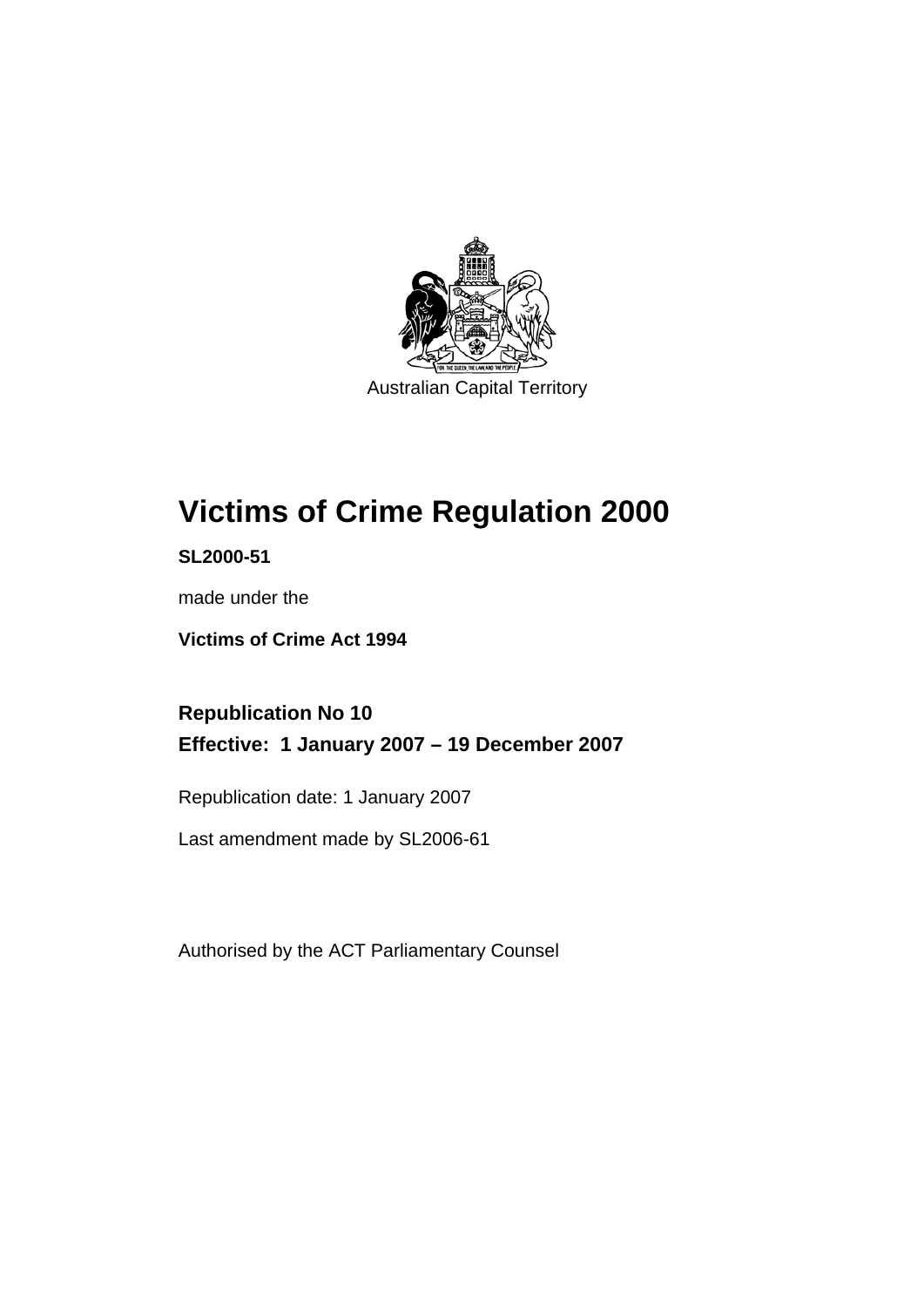#### **About this republication**

#### **The republished law**

This is a republication of the *Victims of Crime Regulation 2000*, made under the *[Victims of](#page-6-0)  [Crime Act 1994](#page-6-0)* (including any amendment made under the *Legislation Act 2001*, part 11.3 (Editorial changes)) as in force on 1 January 2007*.* It also includes any amendment, repeal or expiry affecting the republished law to 1 January 2007.

The legislation history and amendment history of the republished law are set out in endnotes 3 and 4.

#### **Kinds of republications**

The Parliamentary Counsel's Office prepares 2 kinds of republications of ACT laws (see the ACT legislation register at www.legislation.act.gov.au):

- authorised republications to which the *Legislation Act 2001* applies
- unauthorised republications.

The status of this republication appears on the bottom of each page.

#### **Editorial changes**

The *Legislation Act 2001*, part 11.3 authorises the Parliamentary Counsel to make editorial amendments and other changes of a formal nature when preparing a law for republication. Editorial changes do not change the effect of the law, but have effect as if they had been made by an Act commencing on the republication date (see *Legislation Act 2001*, s 115 and s 117). The changes are made if the Parliamentary Counsel considers they are desirable to bring the law into line, or more closely into line, with current legislative drafting practice.

This republication does not include amendments made under part 11.3 (see endnote 1).

#### **Uncommenced provisions and amendments**

If a provision of the republished law has not commenced or is affected by an uncommenced amendment, the symbol  $\mathbf{U}$  appears immediately before the provision heading. The text of the uncommenced provision  $\overline{or}$  amendment appears only in the last endnote.

#### **Modifications**

If a provision of the republished law is affected by a current modification, the symbol  $\mathbf{M}$ appears immediately before the provision heading. The text of the modifying provision appears in the endnotes. For the legal status of modifications, see *Legislation Act 2001*, section 95.

#### **Penalties**

The value of a penalty unit for an offence against this republished law at the republication date is—

- (a) if the person charged is an individual—\$100; or
- (b) if the person charged is a corporation—\$500.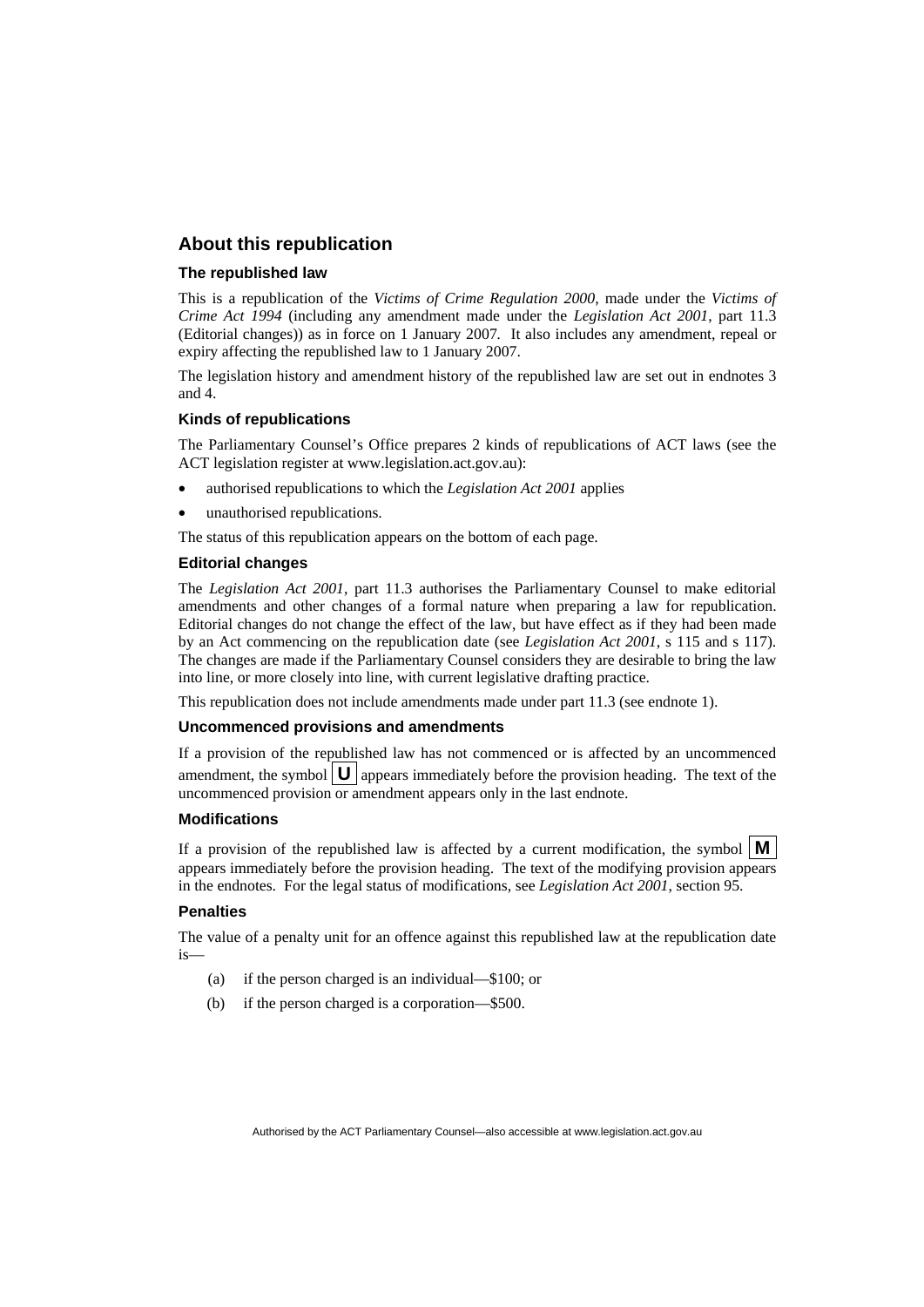

# **[Victims of Crime Regulation 2000](#page-6-0)**

made under the

**[Victims of Crime Act 1994](#page-6-0)** 

### **Contents**

|                     |                                          | Page       |  |
|---------------------|------------------------------------------|------------|--|
| Part 1              | <b>Preliminary</b>                       |            |  |
| 1                   | Name of regulation                       | 2          |  |
| 3                   | Dictionary                               | 2          |  |
| 4                   | <b>Notes</b>                             | 2          |  |
| Part 2              | Victims assistance board                 |            |  |
| <b>Division 2.1</b> | <b>Establishment and membership</b>      |            |  |
| 5                   | Establishment                            | 3          |  |
| 6                   | <b>Functions</b><br>3                    |            |  |
| 7                   | Membership of board<br>4                 |            |  |
| 8                   | Appointed members of board<br>4          |            |  |
| 9                   | 5<br>Conditions of appointment generally |            |  |
| R <sub>10</sub>     | Victims of Crime Regulation 2000         | contents 1 |  |
| 01/01/07            | Effective: 01/01/07-19/12/07             |            |  |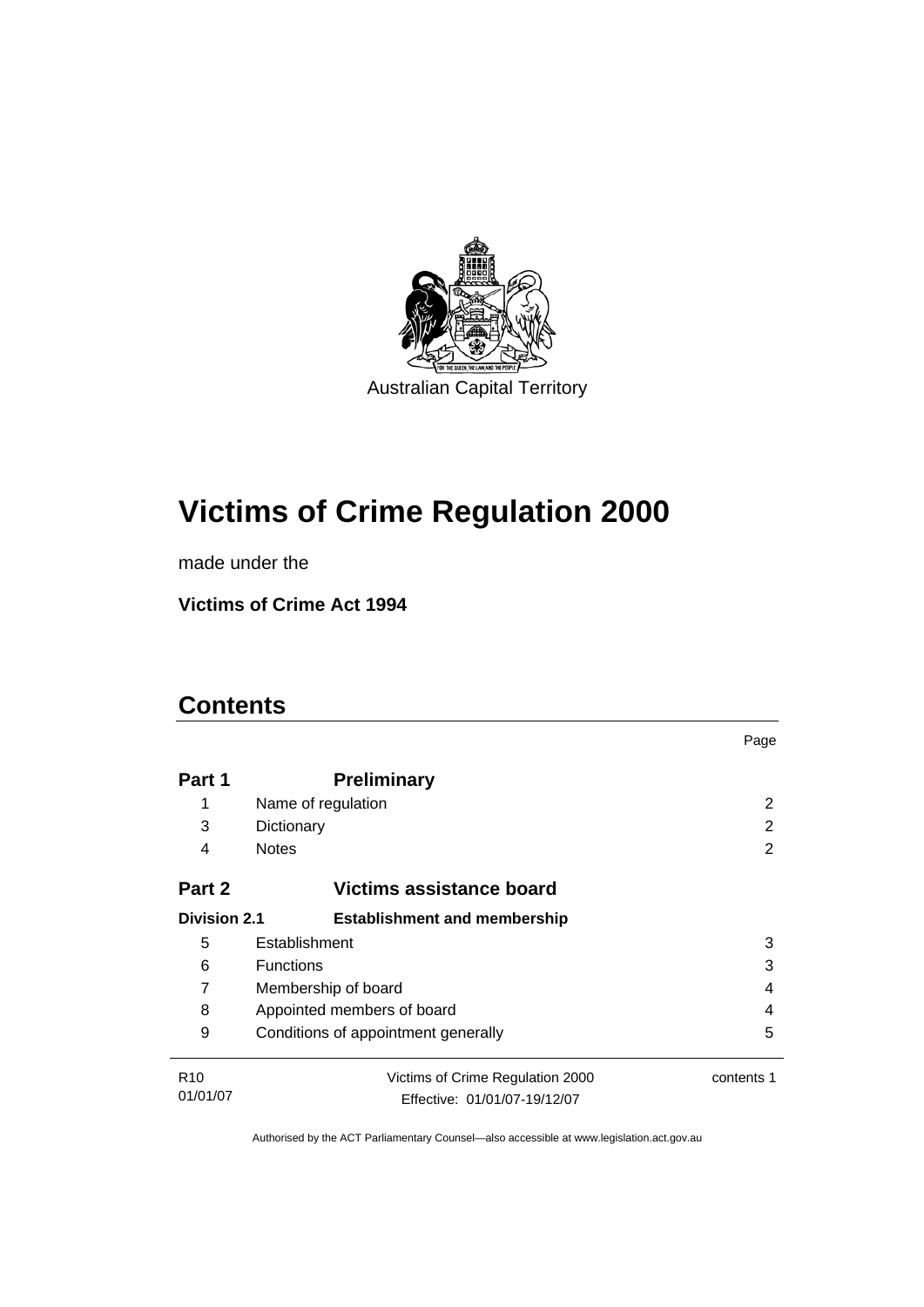|                     |                                                     | Page            |
|---------------------|-----------------------------------------------------|-----------------|
| 10                  | Chairperson and deputy chairperson                  | 6               |
| 11                  | Duration of appointment                             | 6               |
| <b>Division 2.2</b> | <b>Proceedings of board</b>                         |                 |
| 13                  | Time and place of meetings                          | $\overline{7}$  |
| 14                  | Procedures governing conduct of meetings            | 7               |
| 15                  | Disclosure of interests                             | 8               |
| 16                  | Staff of the board                                  | 9               |
| 17                  | Guidelines                                          | 9               |
| 18                  | Independent arbitrators                             | 9               |
| Part 3              | <b>Victims services scheme</b>                      |                 |
| <b>Division 3.1</b> | The victims services scheme                         |                 |
| 19                  | Victims services scheme                             | 11              |
| 20                  | Objects of the victims services scheme              | 11              |
| 21                  | Responsible service agency                          | 12              |
| 22                  | Responsible service agency-functions                | 12              |
| 23                  | Responsible service agency-obligations              | 13              |
| 24                  | Eligible victims under the victims services scheme  | 14              |
| <b>Division 3.2</b> | <b>Review of eligibility decisions</b>              |                 |
| 25                  | Notice to be given of eligibility decisions         | 15              |
| 26                  | Who may apply for internal review of decisions      | 15              |
| 27                  | Applications for internal review                    | 16              |
| 28                  | Internal review                                     | 16              |
| 29                  | <b>Eligibility Review Committee</b>                 | 16              |
| 30                  | Review by committee                                 | 17              |
| 31                  | Committee review                                    | 17              |
| 32                  | Review by administrative appeals tribunal           | 17              |
| <b>Division 3.3</b> | Levels of service under the victims services scheme |                 |
| 33                  | Level 1 service                                     | 17              |
| 34                  | Level 2 service                                     | 18              |
| 35                  | Level 3 service                                     | 19              |
| 36                  | <b>Exceptional cases</b>                            | 20              |
| 37                  | How contact hours are provided                      | 21              |
| contents 2          | Victims of Crime Regulation 2000                    | R <sub>10</sub> |
|                     | Effective: 01/01/07-19/12/07                        | 01/01/07        |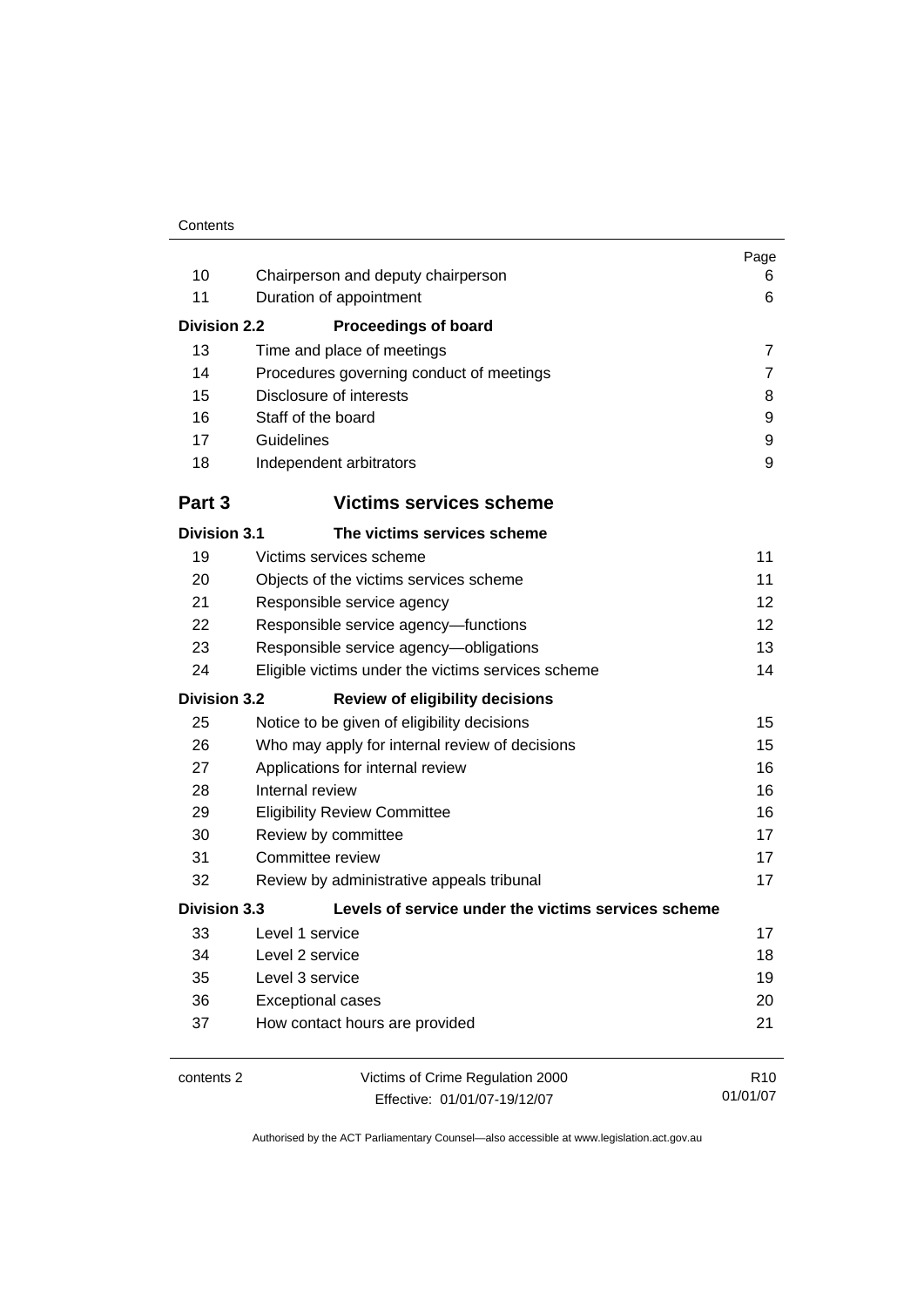|                             |                                                                              | Contents   |
|-----------------------------|------------------------------------------------------------------------------|------------|
|                             |                                                                              | Page       |
| 38                          | Arbitration-care plans<br>Case closure                                       | 21<br>22   |
| 39                          |                                                                              |            |
| <b>Division 3.4</b>         | <b>Service providers</b>                                                     |            |
| 40                          | Approved service providers                                                   | 22         |
| 41                          | Criteria for approval                                                        | 22         |
| 42                          | Suspension of approval                                                       | 24         |
| 43                          | Cancellation of approval                                                     | 24         |
| <b>Division 3.5</b>         | General                                                                      |            |
| 44                          | Volunteer program                                                            | 25         |
| 45                          | Special financial assistance-statements                                      | 25         |
| 46                          | Notice of decisions                                                          | 25         |
| 47                          | Review of decisions                                                          | 26         |
| Part 4                      | <b>Miscellaneous</b>                                                         |            |
| 48                          | Guidelines-volunteers                                                        | 27         |
| 49                          | Annual reporting authority                                                   | 28         |
| 50                          | Determination of fees for services provided by approved service<br>providers | 28         |
| 51                          | Approved forms                                                               | 28         |
| Part 5                      | <b>Modification of regulation</b>                                            |            |
| 52                          | Application of pt 5                                                          | 29         |
| 53                          | Dictionary, definition of health professional                                | 29         |
| 54                          | Dictionary, definition of psychologist                                       | 30         |
| 55                          | Expiry of pt 5                                                               | 30         |
| <b>Dictionary</b>           |                                                                              | 31         |
| <b>Endnotes</b>             |                                                                              |            |
| 1                           | About the endnotes                                                           | 35         |
| 2                           | Abbreviation key                                                             | 35         |
| 3                           | Legislation history                                                          | 36         |
| 4                           | Amendment history                                                            | 37         |
| R <sub>10</sub><br>01/01/07 | Victims of Crime Regulation 2000<br>Effective: 01/01/07-19/12/07             | contents 3 |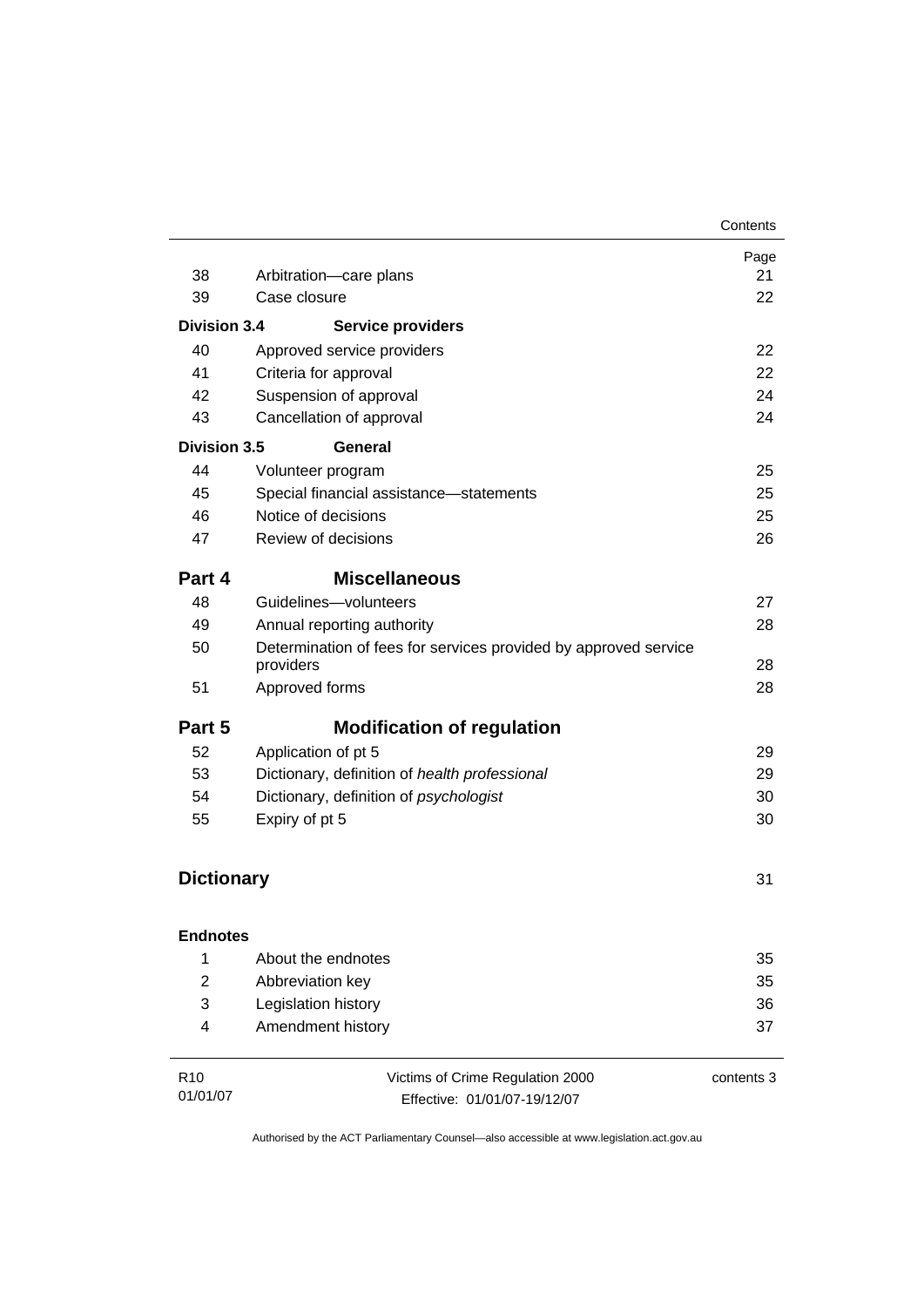**Contents** 

5 Earlier republications [40](#page-45-0)

Page

contents 4 Victims of Crime Regulation 2000 Effective: 01/01/07-19/12/07

R10 01/01/07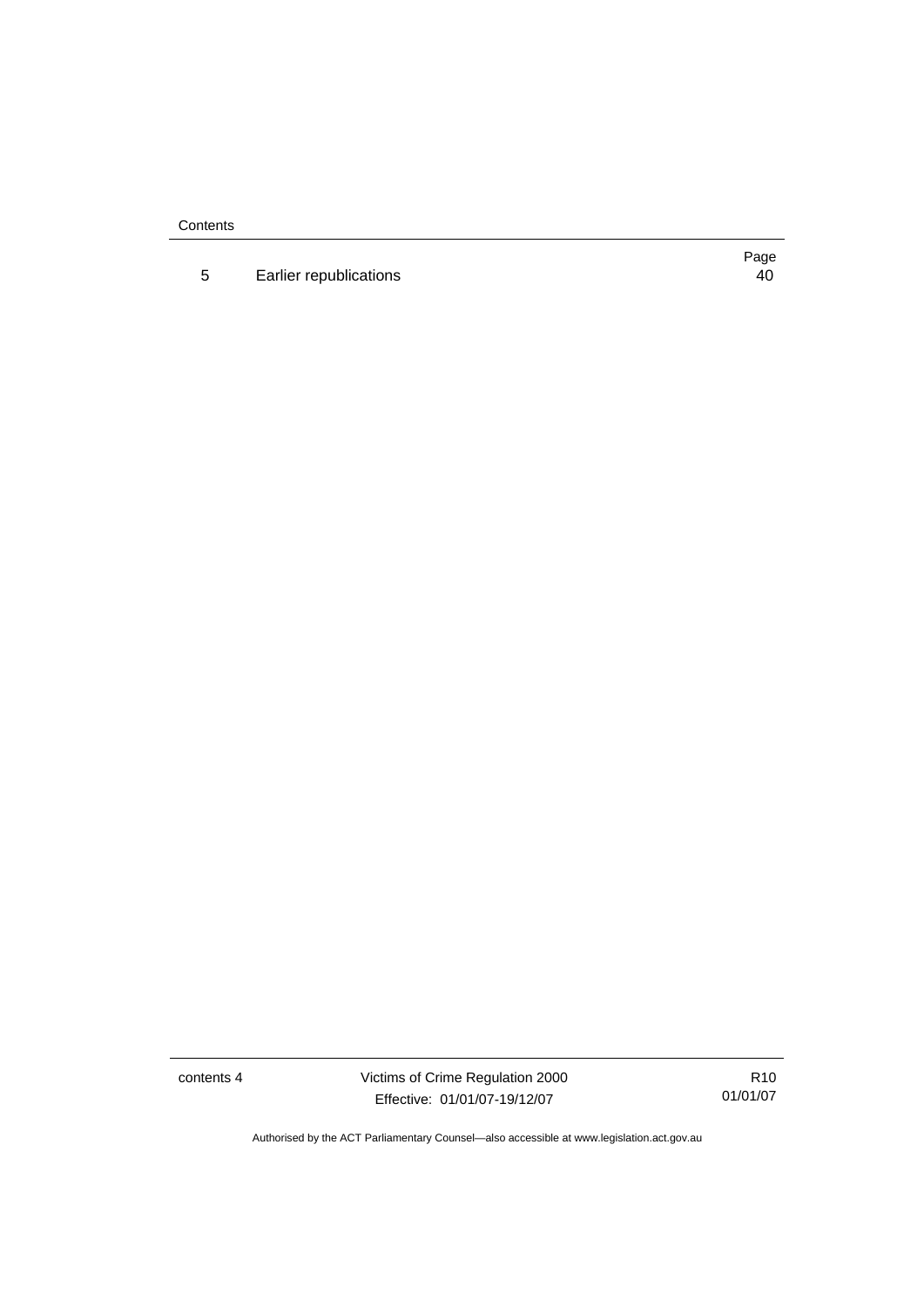<span id="page-6-0"></span>

# **Victims of Crime Regulation 2000**

made under the

l

**Victims of Crime Act 1994** 

R10 01/01/07 Victims of Crime Regulation 2000 Effective: 01/01/07-19/12/07

page 1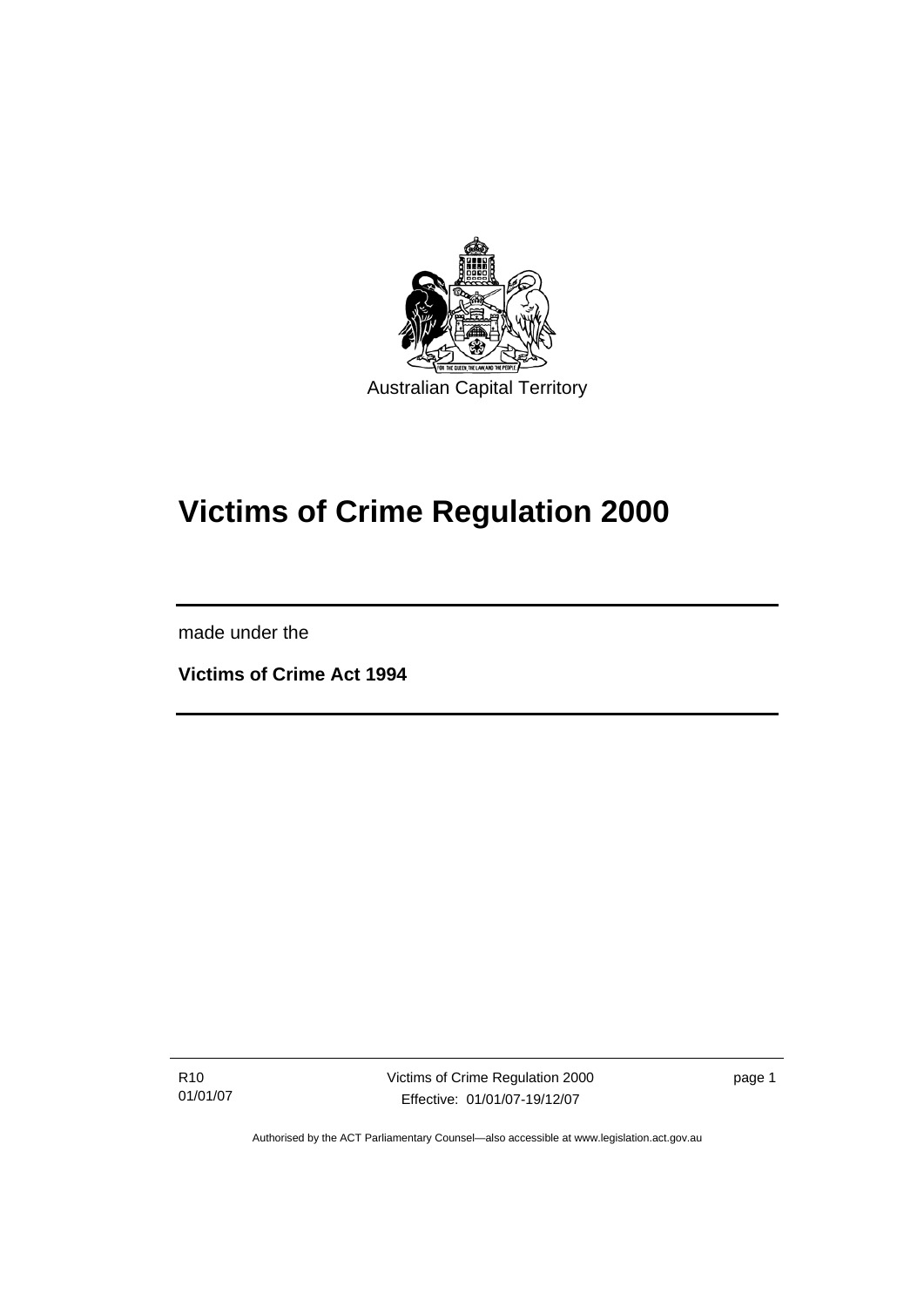#### <span id="page-7-0"></span>Part 1 **Preliminary**

Section 1

### **Part 1** Preliminary

#### **1 Name of regulation**

This regulation is the *Victims of Crime Regulation 2000*.

#### **3 Dictionary**

The dictionary at the end of this regulation is part of this regulation.

*Note 1* The dictionary at the end of this regulation defines certain terms used in this regulation and includes references (*signpost definitions*) to other terms defined elsewhere.

> For example, the signpost definition '*serious crime*—see the *Victims of Crime (Financial Assistance) Act 1983*, section 2' means that the term 'serious crime' is defined in that section and the definition applies to this regulation.

*Note 2* A definition in the dictionary (including a signpost definition) applies to the entire regulation unless the definition, or another provision of this regulation, provides otherwise or the contrary intention otherwise appears (see Legislation Act, s 155 and s 156 (1)).

#### **4 Notes**

A note included in this regulation is explanatory and is not part of this regulation.

*Note* See the Legislation Act, s 127 (1), (4) and (5) for the legal status of notes.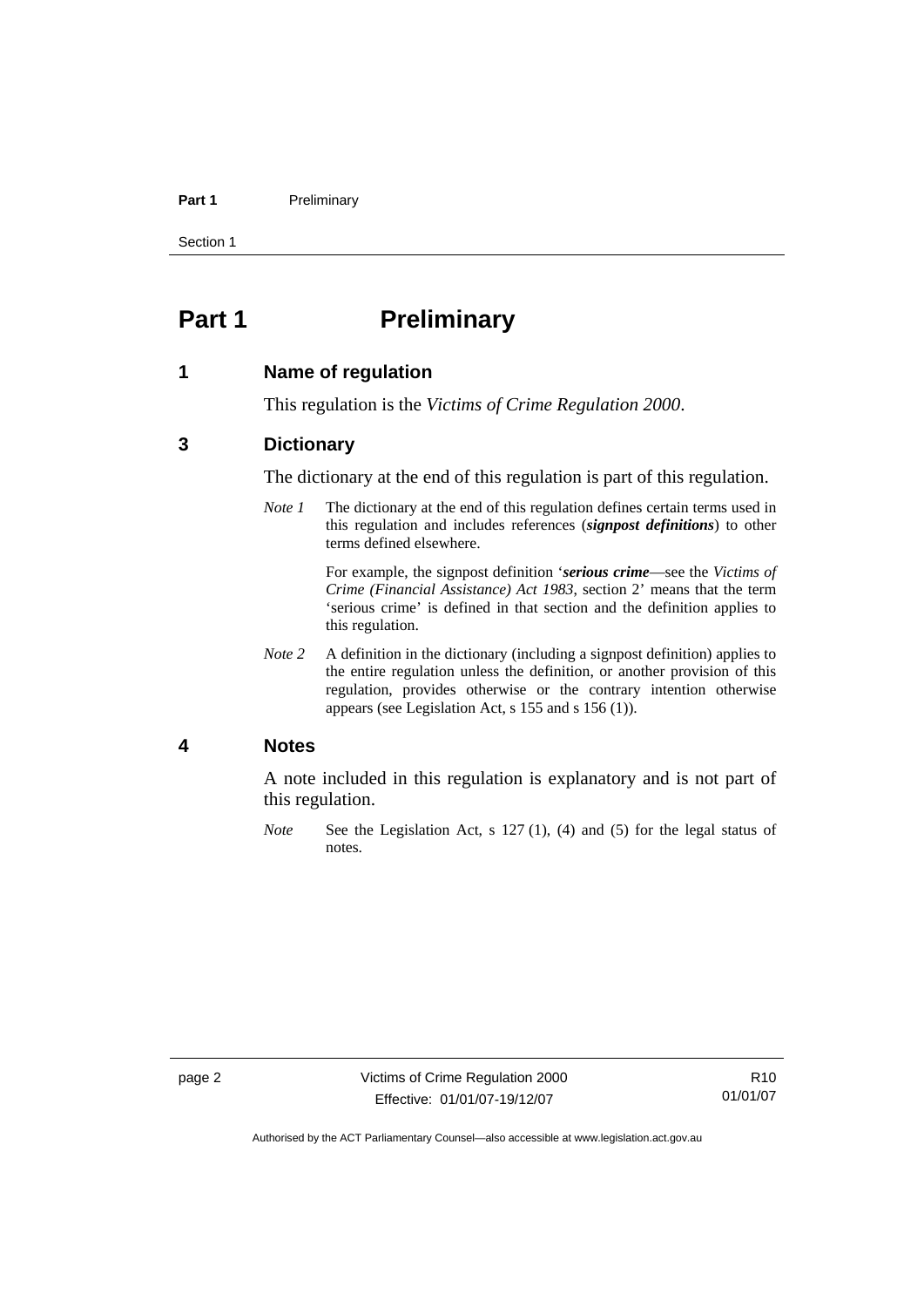### <span id="page-8-0"></span>**Part 2 Victims assistance board**

### **Division 2.1 Establishment and membership**

### **5 Establishment**

The Victims Assistance Board is established.

### **6 Functions**

The functions of the board are—

- (a) to monitor and evaluate the responsible service agency's management of the victims services scheme; and
- (b) to approve service providers; and
- (c) to prepare guidelines for the management of the victims services scheme; and
- (d) to make recommendations to the Minister about fees for services under the victims services scheme; and
- (e) to supervise the keeping by the responsible service agency of a statistical database about the operation of the victims services scheme; and
- (f) to approve independent arbitrators to resolve any disagreements between case coordinators for eligible victims and approved service providers; and
- (g) to advise the Minister on the operation of the victims services scheme and any change to the scheme it considers desirable; and
- (h) when asked by the coordinator, to give advice or information to the coordinator on issues about victims generally; and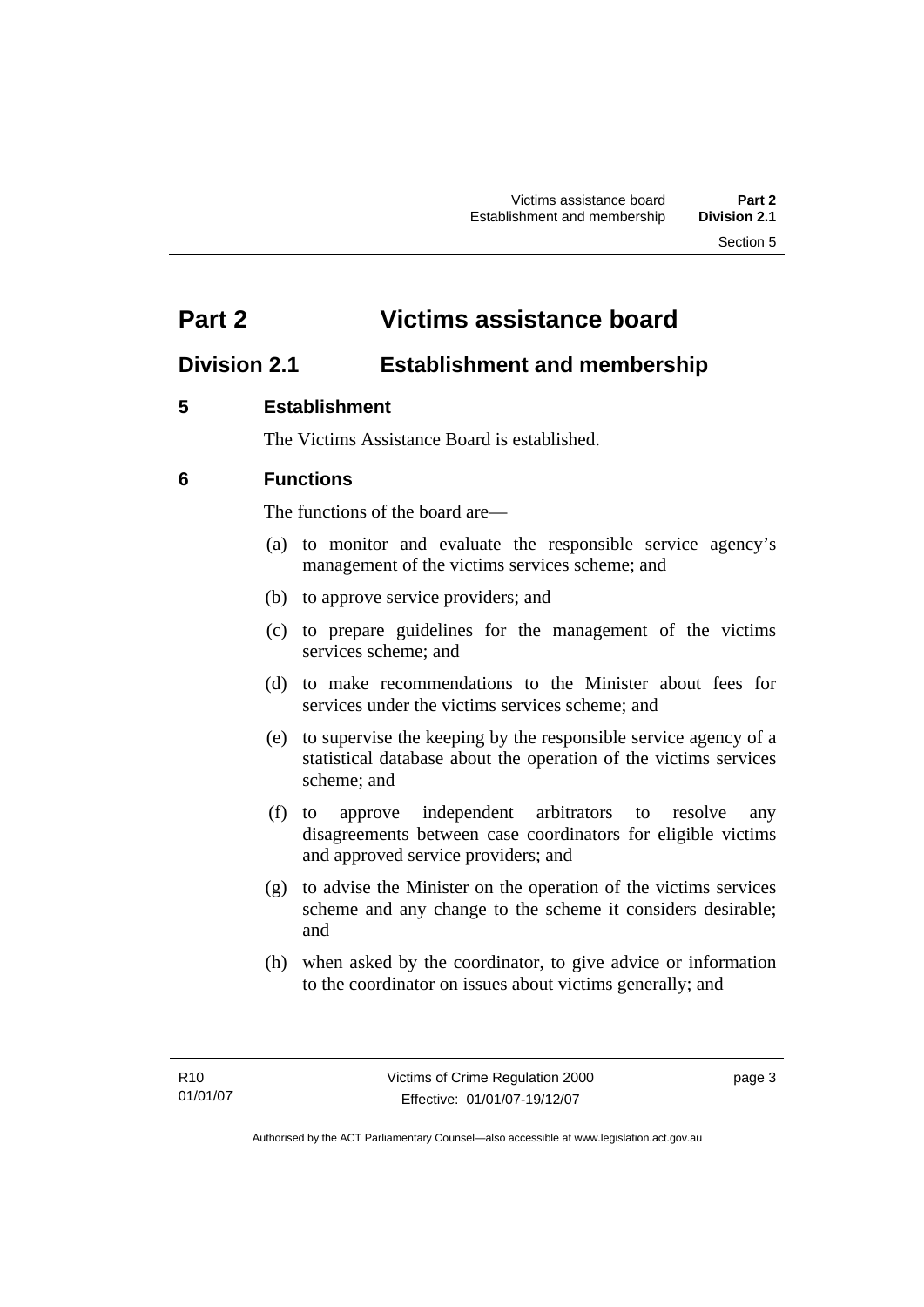(i) to exercise any other function given to the board under the Act or any other Territory law.

#### <span id="page-9-0"></span>**7 Membership of board**

- (1) The board consists of—
	- (a) the coordinator; and
	- (b) the appointed members.
- (2) The appointed members are to be appointed by the Minister.
	- *Note 1* For the making of appointments (including acting appointments), see the Legislation Act, pt 19.3.
	- *Note 2* Certain Ministerial appointments require consultation with an Assembly committee and are disallowable (see Legislation Act, div 19.3.3).

#### **8 Appointed members of board**

- (1) The Minister must appoint as members—
	- (a) a representative of each of the following:
		- (i) the DPP (the *DPP member*);
		- (ii) the Australian Federal Police (the *AFP member*);
		- (iii) ACT courts (the *courts member*);
		- (iv) the administrative unit allocated responsibility for the administration of justice (the *justice member*);
		- (v) the administrative unit allocated responsibility for the administration of community support services (the *community support member*);
		- (vi) the administrative unit allocated responsibility for the administration of youth policy and services (the *youth policy and services member*); and
	- (b) a person who, in the Minister's opinion, represents the interests of the indigenous communities (the *indigenous member*); and

| page 4 | Victims of Crime Regulation 2000 | R10      |
|--------|----------------------------------|----------|
|        | Effective: 01/01/07-19/12/07     | 01/01/07 |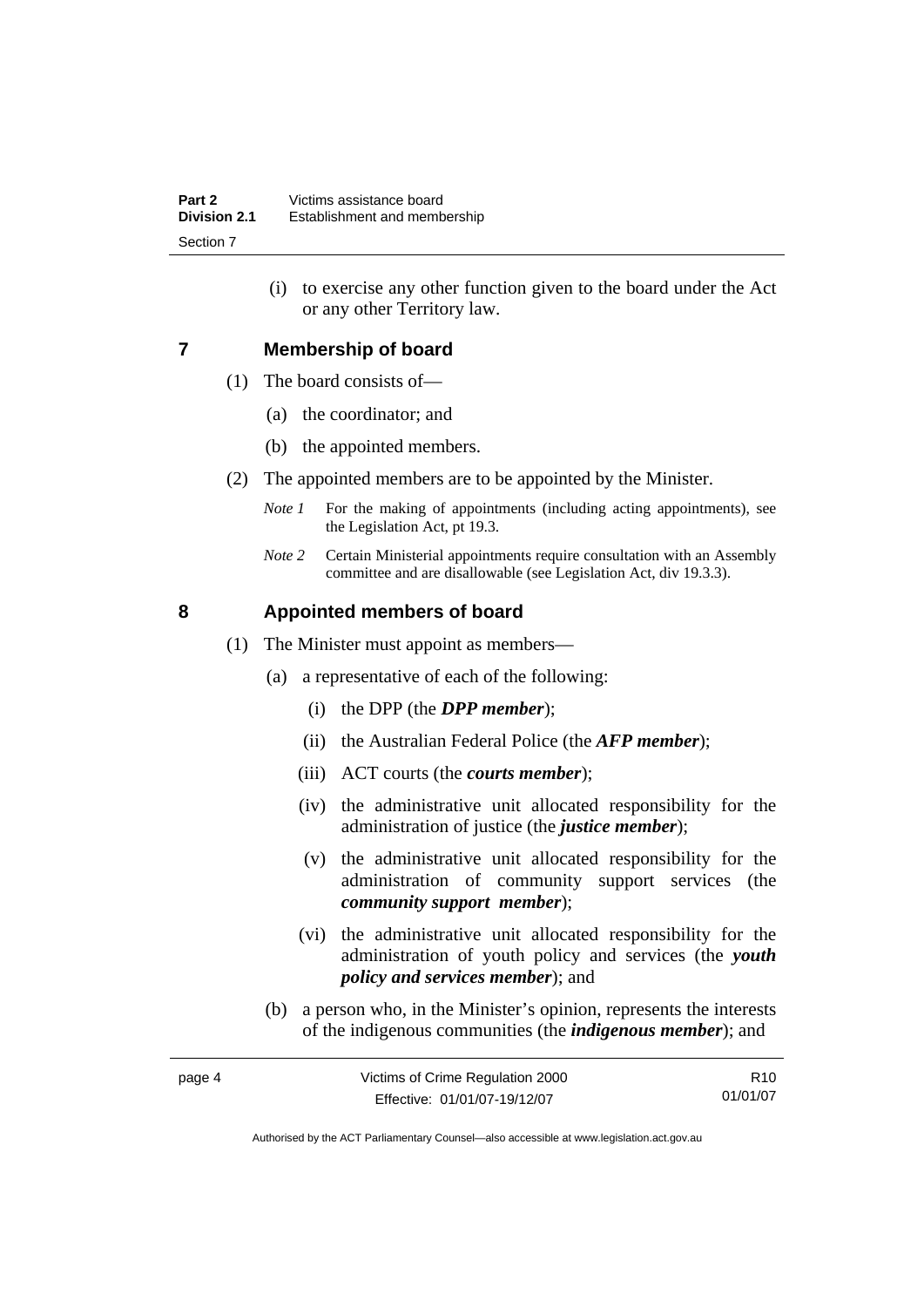- <span id="page-10-0"></span> (c) a person who, in the Minister's opinion, represents the interests of other persons of non-English speaking background (the *migrant member*); and
- (d) a person who is a lawyer (the *legal profession member*); and
- (e) a person who, in the Minister's opinion, represents the interests of health professions (other than a doctor or dentist) (the *health professions member*); and
- (f) a person who, in the Minister's opinion, represents the interests of victims services groups (the *victims groups member*); and
- (g) a psychiatrist or psychologist who, in the Minister's opinion, has experience in dealing with victims (the *psychiatrist/psychologist member*).
- (2) The courts member must be the registrar or a deputy registrar of the Supreme Court or the Magistrates Court.
- (3) A member must be employed, practise, or live, in the ACT.
- (4) The Minister must not appoint a public servant as a member mentioned in subsection  $(1)$  (b) to  $(g)$ .
	- *Note 1* For the making of appointments (including acting appointments), see the Legislation Act, pt 19.3.
	- *Note* 2 In particular, an appointment may be made by naming a person or nominating the occupant of a position (see Legislation Act, s 207).
	- *Note 3* Certain Ministerial appointments require consultation with an Assembly committee and are disallowable (see Legislation Act, div 19.3.3).
	- *Note 4* A person may be reappointed to a position if the person is eligible to be appointed to the position (see Legislation Act, s 208 and dict, pt 1, def *appoint*).

#### **9 Conditions of appointment generally**

(1) An appointed member holds the position on a part-time basis.

page 5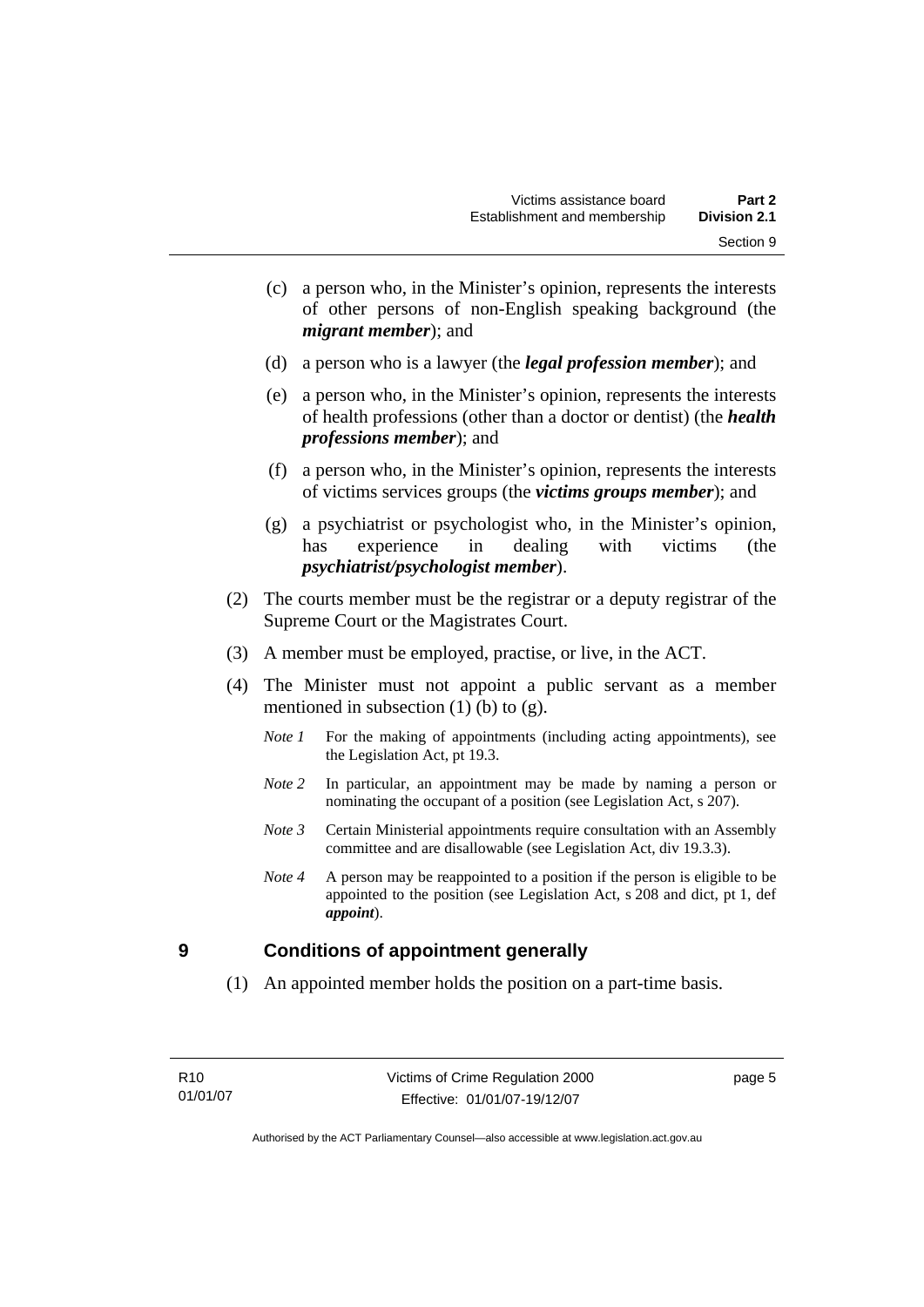<span id="page-11-0"></span>

| Part 2              | Victims assistance board     |
|---------------------|------------------------------|
| <b>Division 2.1</b> | Establishment and membership |
| Section 10          |                              |

 (2) An appointed member holds the position on the conditions not provided by this regulation or another territory law that are decided by the Minister.

#### **10 Chairperson and deputy chairperson**

- (1) The members of the board must, whenever necessary, elect—
	- (a) an appointed member to be chairperson; and
	- (b) another appointed member to be deputy chairperson.
- (2) The board must tell the Minister of the election of a member as chairperson or deputy chairperson.

#### **11 Duration of appointment**

- (1) An appointed member must not be appointed for longer than 2 years.
- (2) The Minister must end the appointment of—
	- (a) the DPP member, the AFP member, the courts member, the justice member, the community support member or the youth policy and services member if the Minister is satisfied that the member is no longer the representative of the relevant entity mentioned in section 8 (1) (a) (Appointed members of board); or
	- (b) the indigenous member, the migrant member, the health professions member or the victims groups member if the Minister is satisfied that the member no longer represents the interests of the relevant communities, professions or groups mentioned in section  $8(1)$  (b), (c), (e) or (f); or
	- (c) any member if the member ceases to be eligible for appointment.
- (3) The Minister may end the appointment of an appointed member—
	- (a) for misbehaviour or physical or mental incapacity; or

R10 01/01/07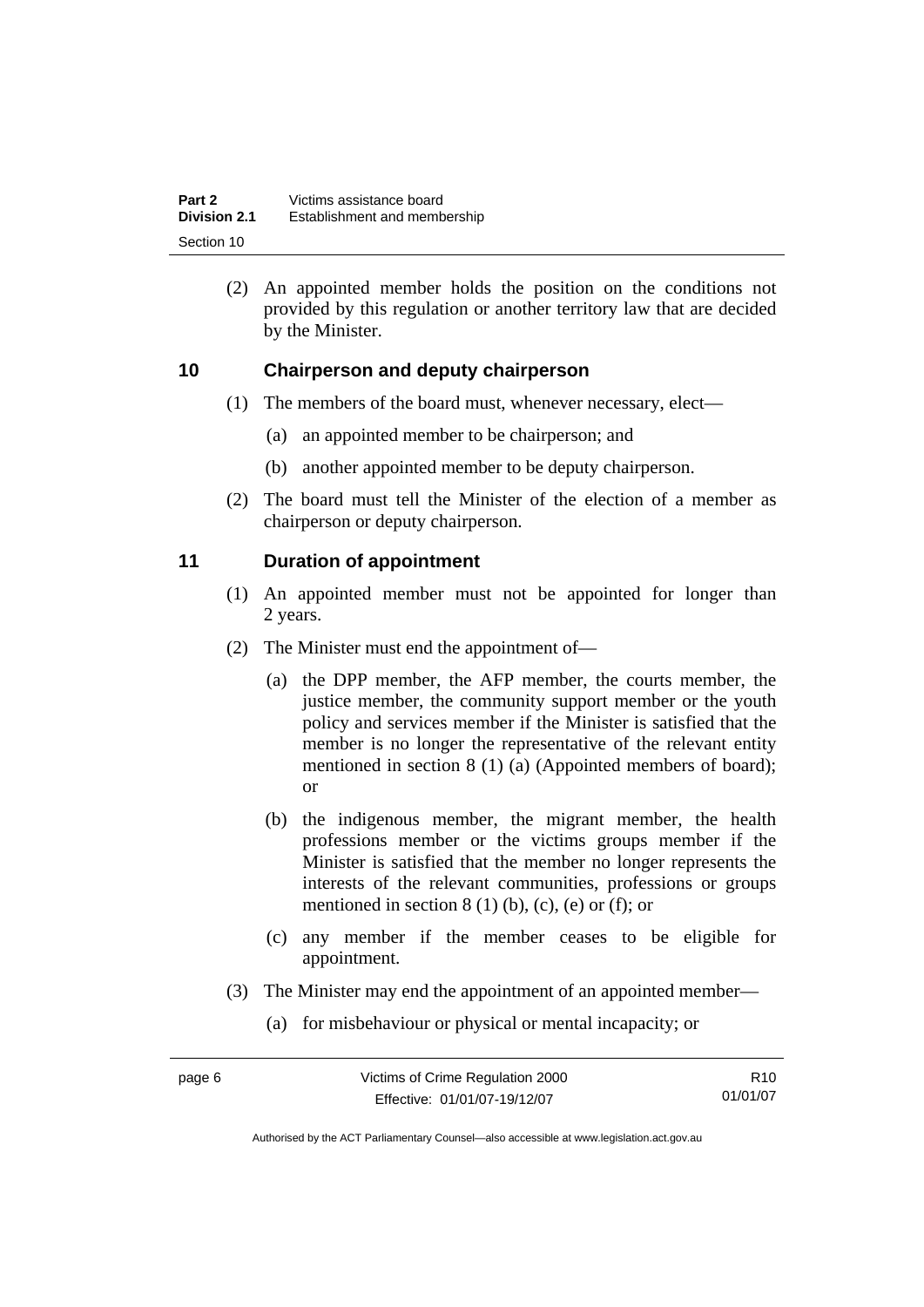- <span id="page-12-0"></span> (b) if the member becomes bankrupt, applies to take the benefit of any law for the relief of bankrupt or insolvent debtors, compounds with creditors or makes an assignment of remuneration for their benefit; or
- (c) if the member is absent for 3 consecutive meetings; or
- (d) if the member is convicted of an indictable offence; or
- (e) if the member fails to comply with section 15 (Disclosure of interests) without reasonable excuse.
- *Note* A person's appointment also ends if the person resigns (see Legislation Act, s 210).

### **Division 2.2 Proceedings of board**

#### **13 Time and place of meetings**

- (1) Meetings of the board are to be held at the times and places it decides.
- (2) However, the board must meet at least once every 3 months.
- (3) The chairperson—
	- (a) may at any time call a meeting of the board; and
	- (b) must call a meeting if asked by the Minister or at least 6 members.

#### **14 Procedures governing conduct of meetings**

- (1) The chairperson presides at all meetings at which the chairperson is present.
- (2) If the chairperson is absent, the deputy chairperson presides.
- (3) If the chairperson and deputy chairperson are both absent, the member chosen by the members present presides.
- (4) The board may decide the procedure to be followed for a meeting.

| R10      | Victims of Crime Regulation 2000 | page 7 |
|----------|----------------------------------|--------|
| 01/01/07 | Effective: 01/01/07-19/12/07     |        |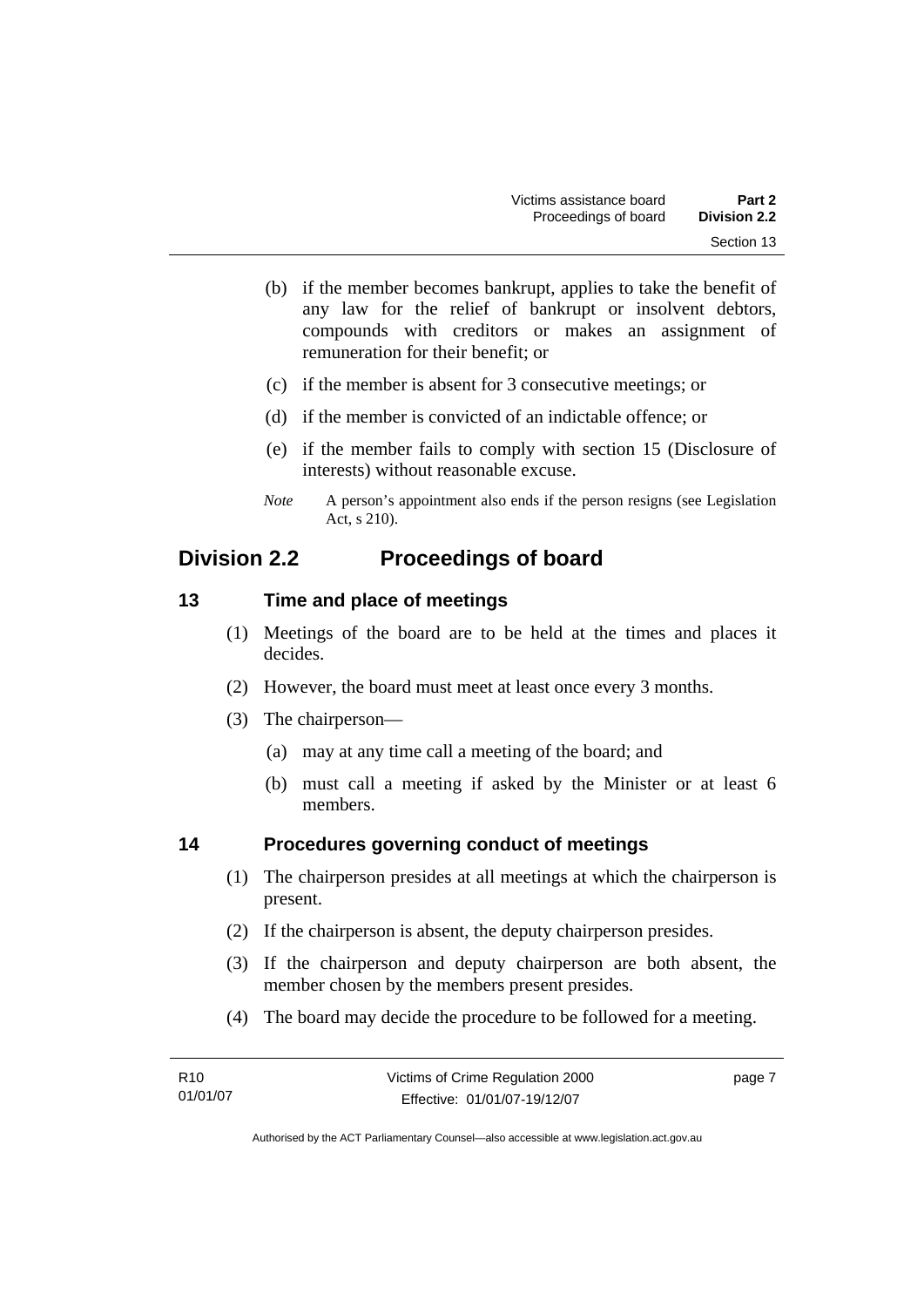- <span id="page-13-0"></span> (5) At a meeting of the board—
	- (a) 6 members form a quorum; and
	- (b) each member (other than the coordinator) has a vote on each question to be decided; and
	- (c) a question is to be decided by a majority of the votes of the members present and voting but, if the votes are equal, the member presiding has a casting vote.
- (6) The board must keep minutes of its meetings.

#### **15 Disclosure of interests**

- (1) This section applies to a member of the board if—
	- (a) the member has a direct or indirect financial interest in an issue being considered, or about to be considered, by the board; and
	- (b) the interest could conflict with the proper exercise of the member's functions in relation to the board's consideration of the issue.
- (2) As soon as practicable after the relevant facts come to the member's knowledge, the member must disclose the nature of the interest to a meeting of the board.
- (3) The disclosure must be recorded in the board's minutes and, unless the board otherwise decides, the member must not—
	- (a) be present when the board considers the issue; or
	- (b) take part in a decision of the board on the issue.
- (4) Any other member who also has a direct or indirect financial interest in the issue must not—
	- (a) be present when the board is considering its decision under subsection (3); or
	- (b) take part in making the decision.

R10 01/01/07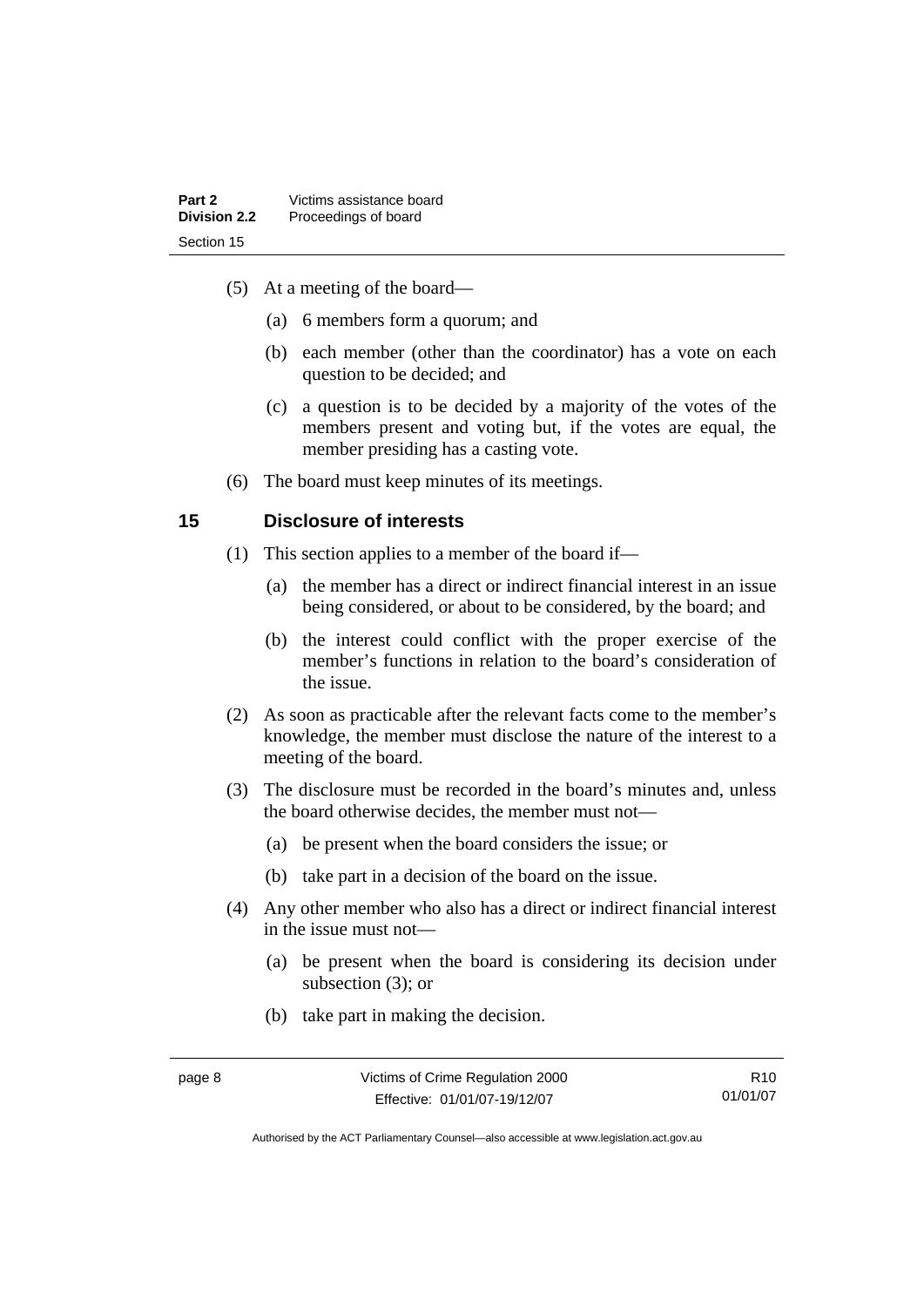#### <span id="page-14-0"></span>**16 Staff of the board**

The staff of the board are to be employed under the *Public Sector Management Act 1994*.

#### **17 Guidelines**

The board may make guidelines about—

- (a) the way a victim is assessed for eligibility to use the victims services scheme; and
- (b) the employment or engagement of people who will have contact with eligible victims; and
- (c) the preparation, content and implementation of care plans; and
- (d) the eligibility of entities to be approved as service providers; and
- (e) the referral of victims to approved service providers or other entities dealing with victims of crime; and
- (f) the establishment and operation of volunteer programs; and
- (g) the internal review of decisions made by the responsible service agency; and
- (h) the holding of indemnity insurance by approved service providers; and
- (i) other matters necessary or convenient to be decided with respect to the victims services scheme.

#### **18 Independent arbitrators**

- (1) The board may approve independent arbitrators for this regulation.
- (2) A person is eligible to be approved as an independent arbitrator only if the person is an approved service provider.
- (3) The board must keep a list of approved independent arbitrators.

| R10      | Victims of Crime Regulation 2000 | page 9 |
|----------|----------------------------------|--------|
| 01/01/07 | Effective: 01/01/07-19/12/07     |        |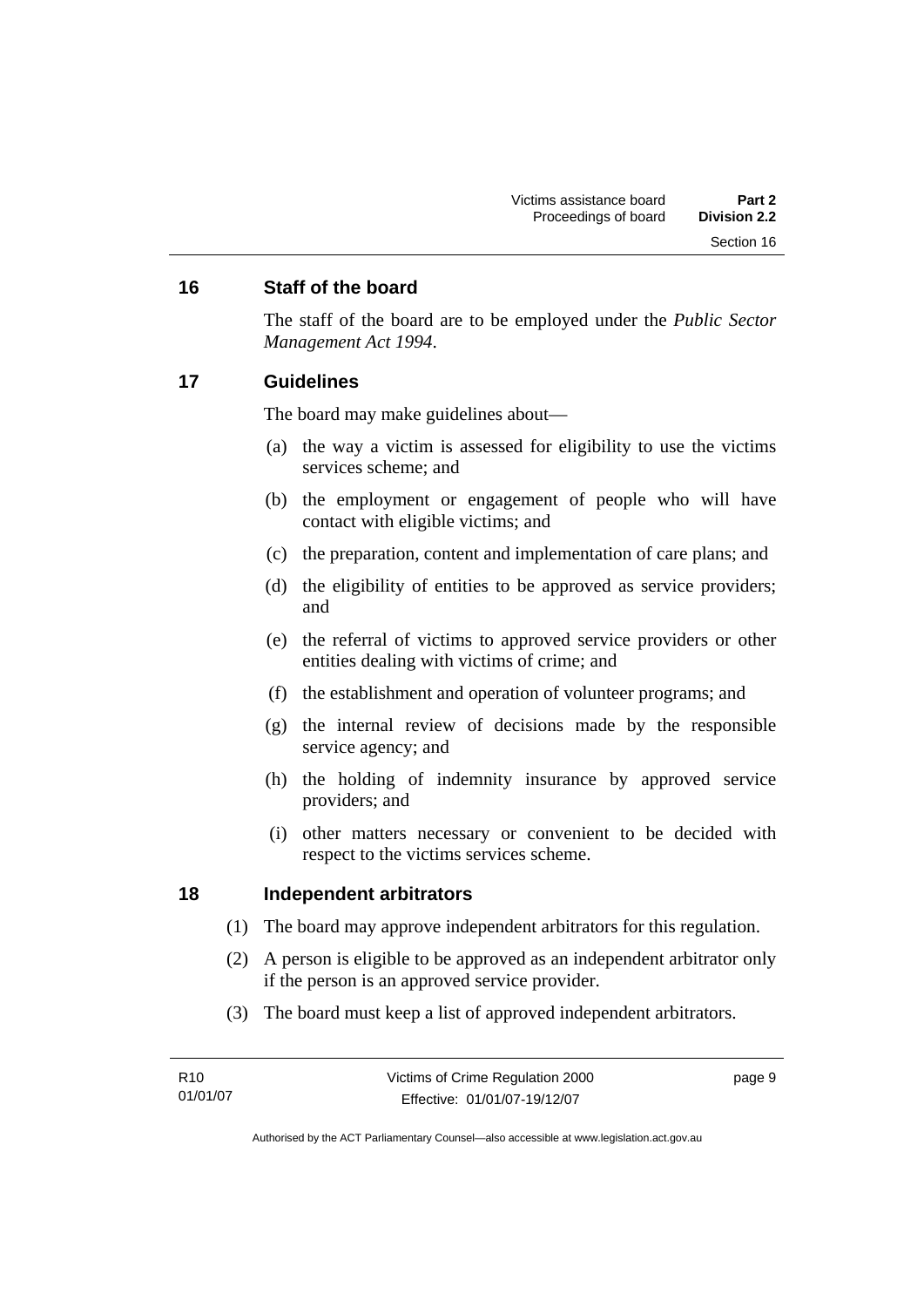| Part 2              | Victims assistance board |
|---------------------|--------------------------|
| <b>Division 2.2</b> | Proceedings of board     |
| Section 18          |                          |

- (4) The board must keep the list open for inspection (without charge) by an eligible victim.
- (5) If asked by an eligible victim, the board must give a copy of the list (without charge) to the victim.

page 10 Victims of Crime Regulation 2000 Effective: 01/01/07-19/12/07

R10 01/01/07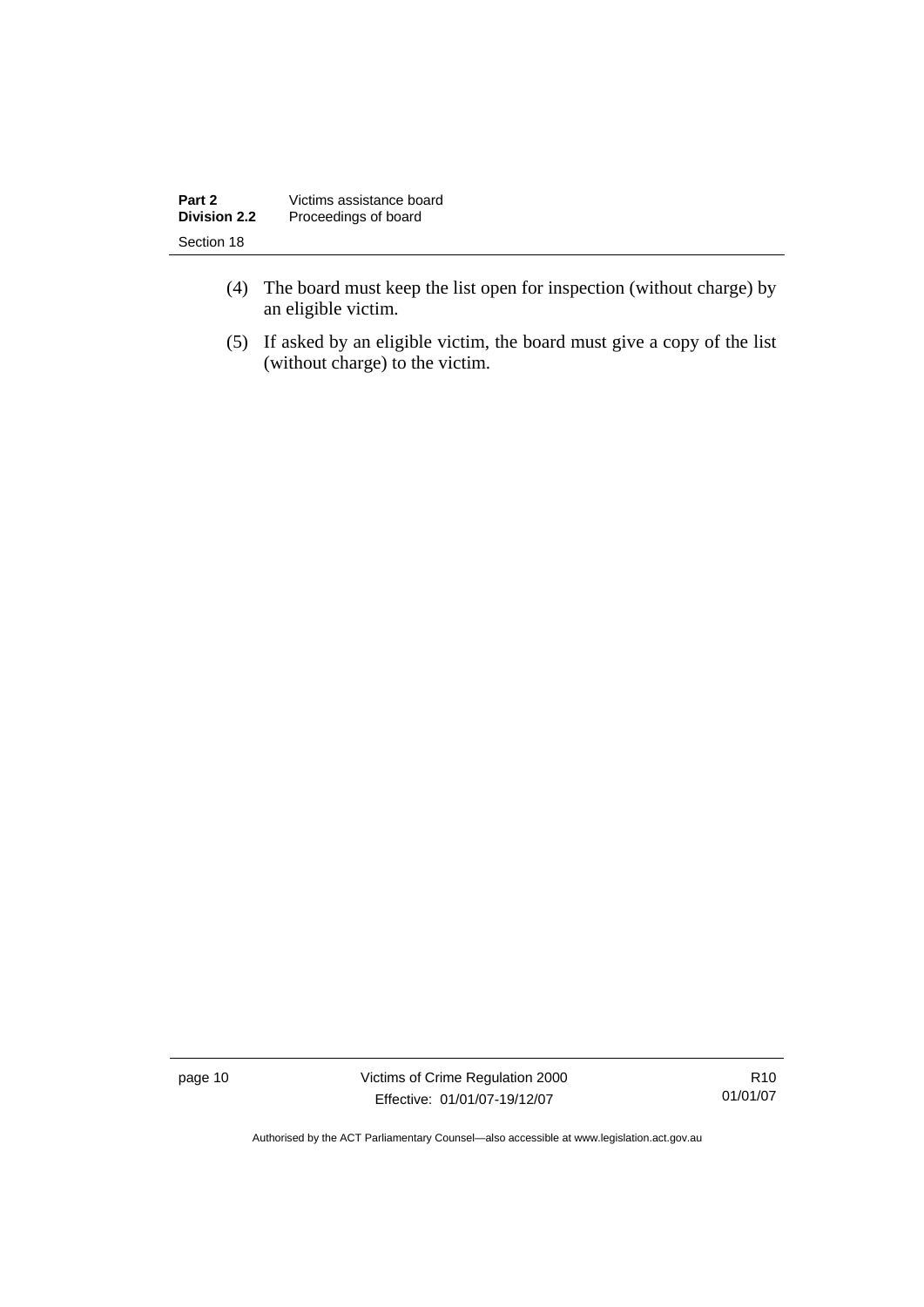### <span id="page-16-0"></span>**Part 3 Victims services scheme**

### **Division 3.1 The victims services scheme**

### **19 Victims services scheme**

A victims services scheme is established.

### **20 Objects of the victims services scheme**

The objects of the victims services scheme are—

- (a) to provide assistance to victims of crime that will—
	- (i) promote their recovery from the harm suffered because of crime; and
	- (ii) allow them to take part in the social, economic and cultural life of their community; and
- (b) to provide the assistance to victims of crime using a multidisciplinary approach; and
- (c) to provide the assistance to victims of crime in ways that are—
	- (i) timely; and
	- (ii) accessible; and
	- (iii) solution-focused; and
	- (iv) professional; and
	- (v) individualised; and
	- (vi) appropriate to the victim.

page 11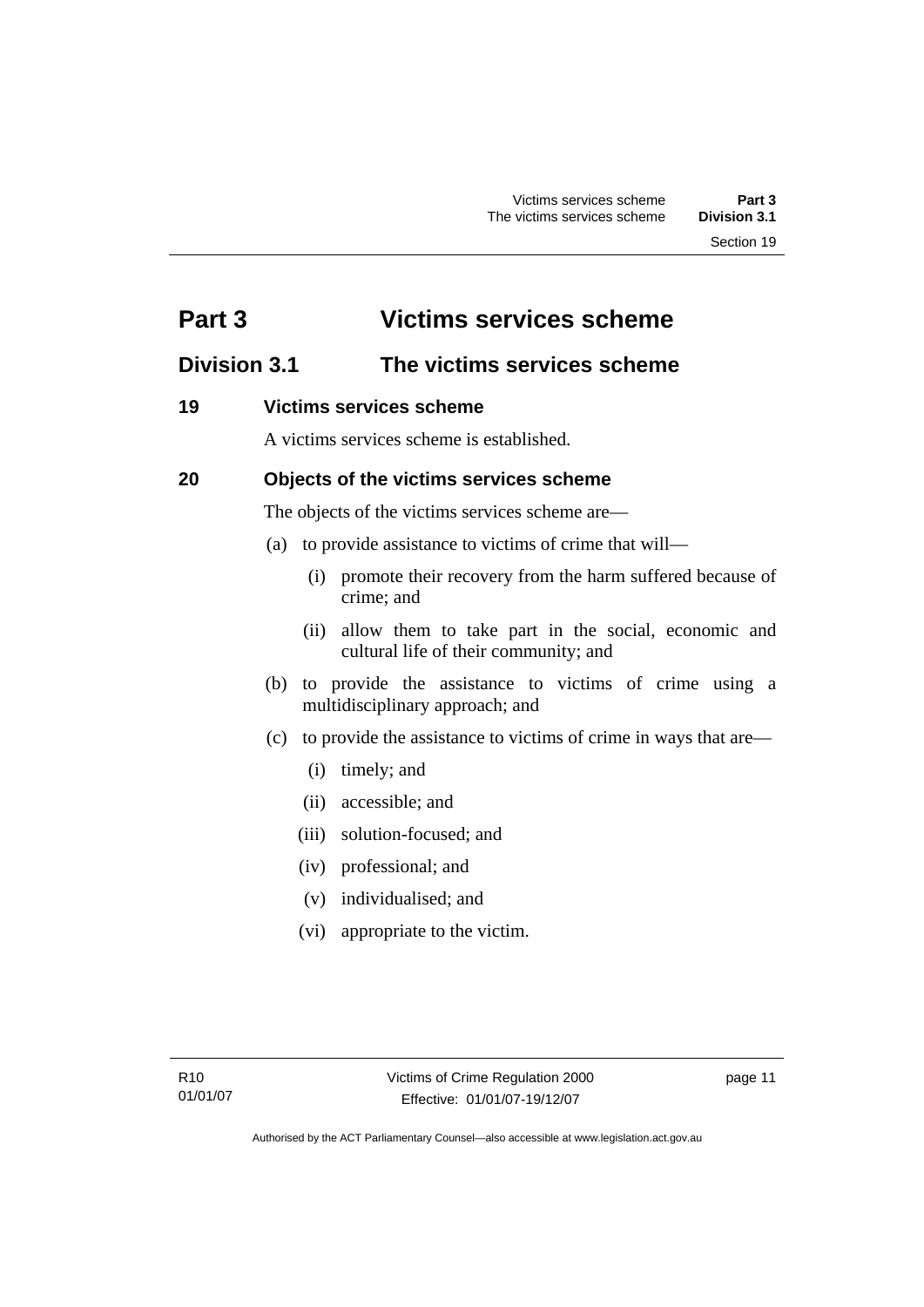<span id="page-17-0"></span>**Part 3** Victims services scheme<br>**Division 3.1** The victims services sche **Division 3.1** The victims services scheme Section 21

#### **21 Responsible service agency**

For the Act, section 19 (2) (a), the chief executive is nominated as the service agency responsible for the management of the victims services scheme.

#### **22 Responsible service agency—functions**

The functions of the responsible service agency are—

- (a) to decide the eligibility of people for the different levels of services under the victims services scheme; and
- (b) to provide, or arrange for the provision of, professional services for victims in accordance with this regulation and the guidelines made under section 17 (Guidelines); and
- (c) as appropriate, to refer victims to other entities who provide other assistance and support to victims; and
- (d) to keep records about victims for which services are provided; and
- (e) to train and supervise people engaged by it to provide services; and
- (f) to report to the board on the services it provides and the provision of services it arranges; and
- (g) to evaluate the day-to-day operation of the victims services scheme; and
- (h) to establish a victims support network in consultation with community organisations and other entities that deal with victims; and
- (i) to provide a telephone contact for people seeking information about, or services under, the victims services scheme; and

R10 01/01/07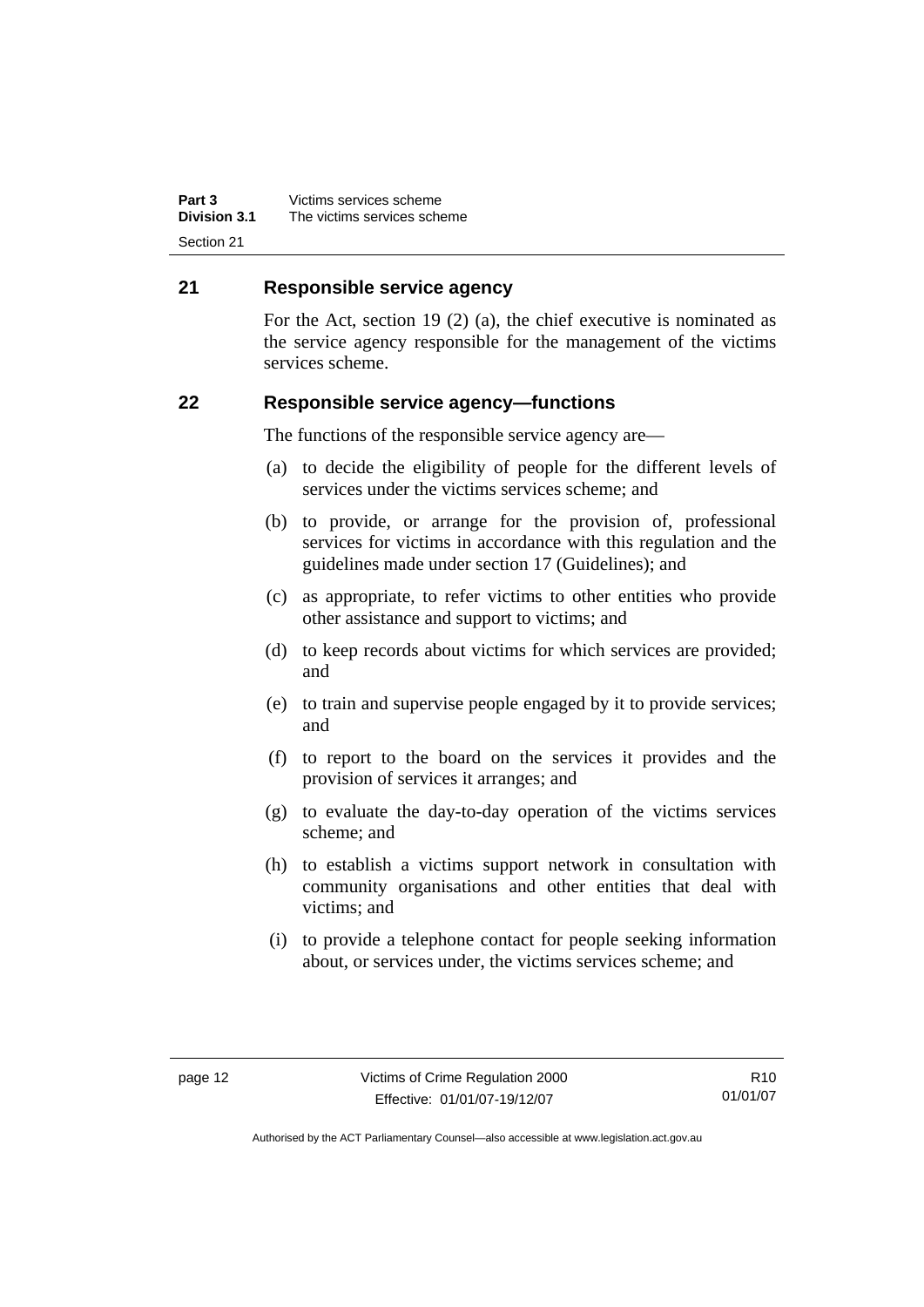- <span id="page-18-0"></span> (j) to develop and maintain a volunteer program to provide practical assistance and support to victims and to train and supervise volunteers for the program; and
- (k) to provide victims with information about the criminal justice system, the operation of the victims services scheme and complaint procedures; and
- (l) to keep financial records of its operations under the victims services scheme.

#### **23 Responsible service agency—obligations**

- (1) The responsible service agency must comply with the guidelines made under section 17 (Guidelines) about the employment or engagement of people who will have contact with eligible victims.
- (2) Without limiting subsection (1), the responsible service agency must—
	- (a) be satisfied that a person who will have contact with eligible victims has—
		- (i) qualifications or experience in working with victims and with people from a diversity of ethnic and cultural backgrounds; and
		- (ii) experience or knowledge of working in a multidisciplinary team environment; and
	- (b) assess and evaluate the victims services it provides; and
	- (c) encourage the people it engages or employs to provide those services to undertake continuing education in the provision of services to victims; and
	- (d) take steps to ensure the people engaged or employed by it are familiar with the *Community and Health Services Complaints Act 1993*.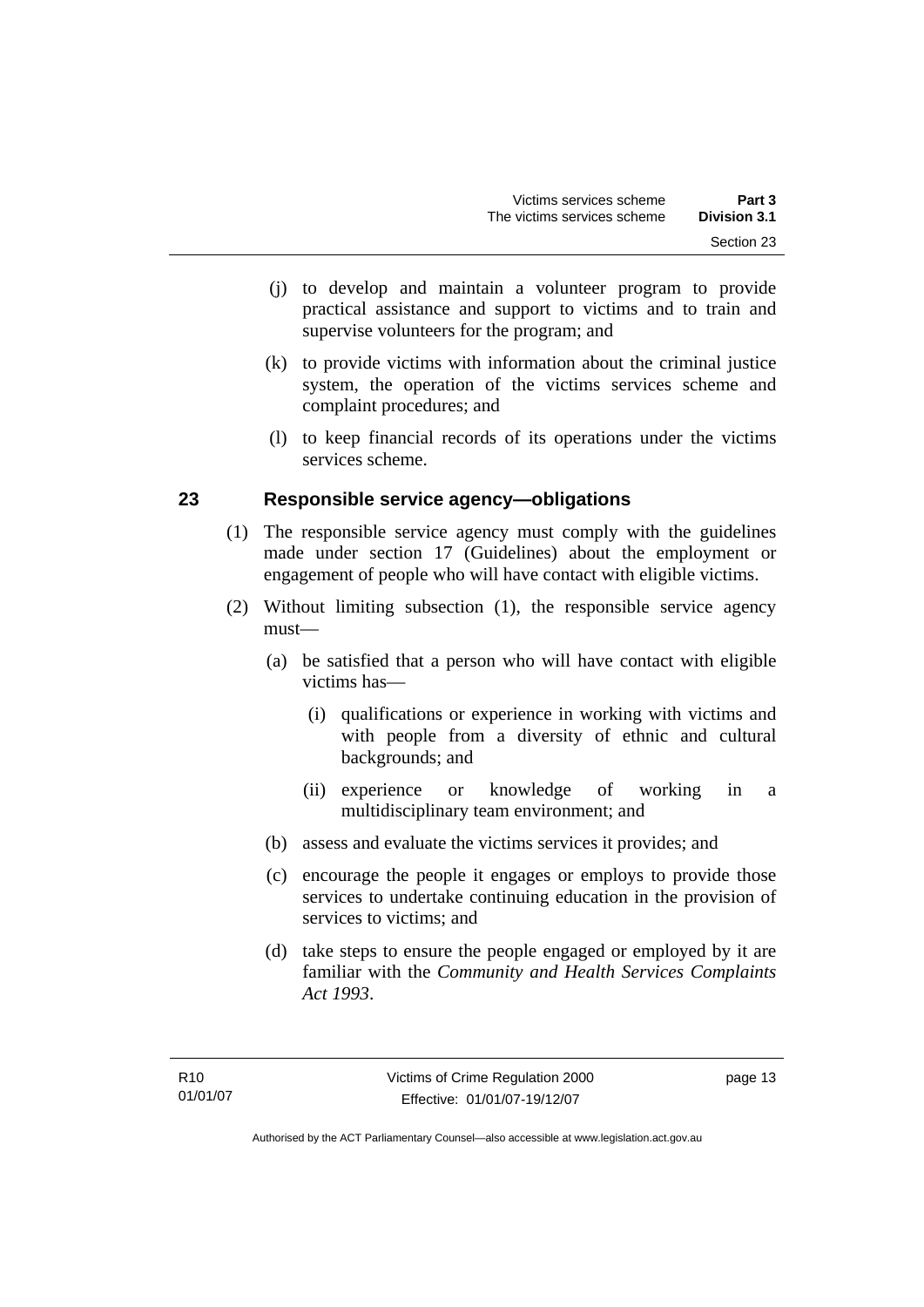<span id="page-19-0"></span>

| Part 3              | Victims services scheme     |
|---------------------|-----------------------------|
| <b>Division 3.1</b> | The victims services scheme |
| Section 24          |                             |

 (3) The responsible service agency must take reasonable steps to ensure that a person employed or engaged by it who has been convicted of a serious crime does not have contact with an eligible victim.

#### **24 Eligible victims under the victims services scheme**

- (1) An eligible victim may use the victims services scheme.
- (2) An *eligible victim* is a victim other than a victim—
	- (a) who suffers harm caused by, or arising out of the use of, a motor vehicle; or
	- (b) who suffers harm (directly or indirectly) as a result of committing an offence.
- (3) In deciding whether a person is an eligible victim, the responsible service agency may—
	- (a) have regard to statements made by or on behalf of the person; and
	- (b) ask the chief police officer, the DPP or the registrar of the Supreme Court or the Magistrates Court for information about whether or not the person is a suspect or has been convicted or found guilty of an offence arising from the circumstances in which the person suffered harm.
- (4) The chief police officer, the DPP and the registrar of the Supreme Court or the Magistrates Court may give the responsible service agency information of the kind mentioned in subsection (3) (b).
- (5) In this section:

*motor vehicle*—see the *Road Transport (General) Act 1999*, dictionary.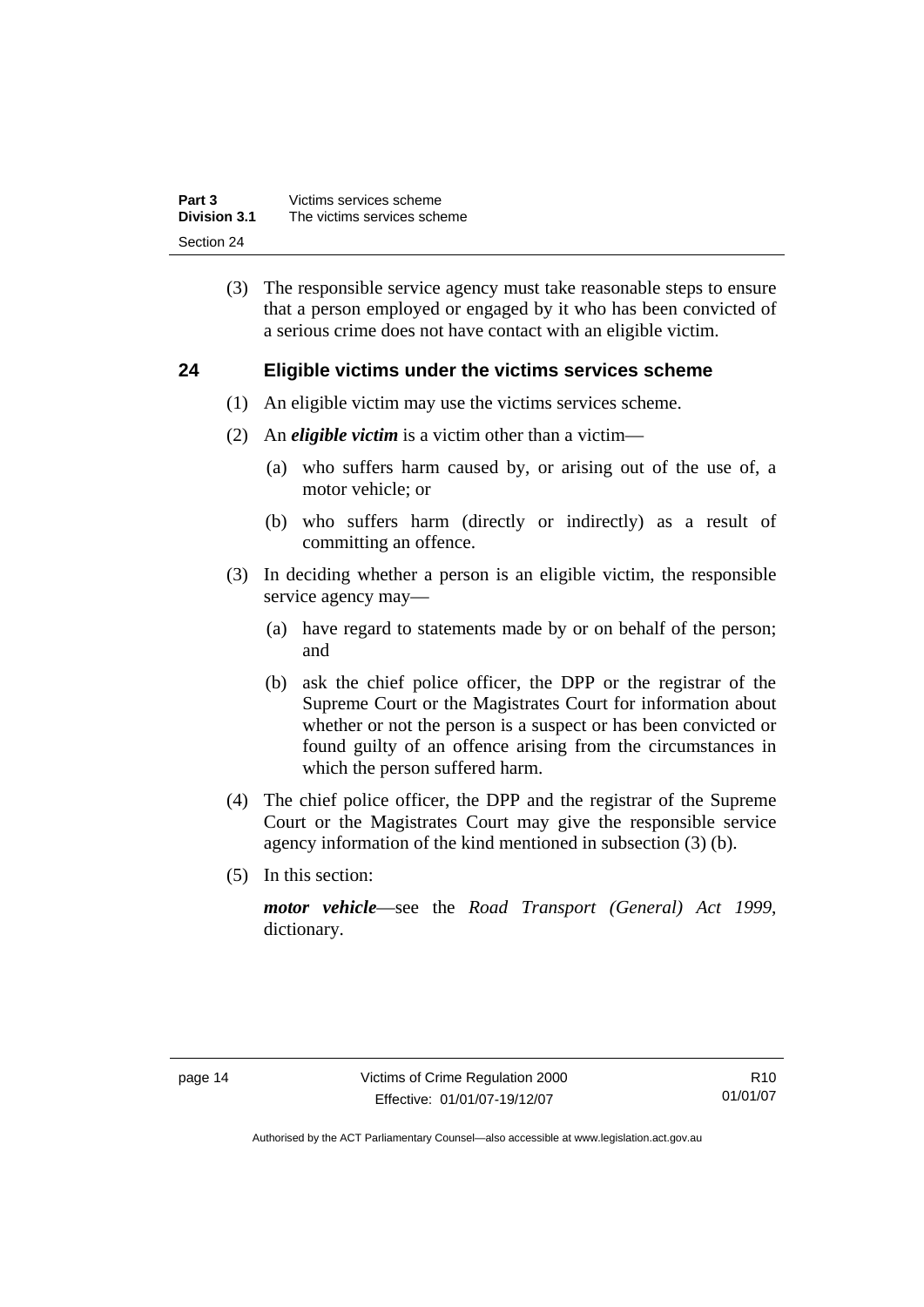### <span id="page-20-0"></span>**Division 3.2 Review of eligibility decisions**

#### **25 Notice to be given of eligibility decisions**

- (1) If the responsible service agency decides that a person is not eligible for the victims services scheme (the *reviewable decision*), it must give written notice of the decision to the person (the *affected person*).
- (2) The notice must be in accordance with the requirements of the code of practice in force under the *Administrative Appeals Tribunal Act 1989*, section 25B (1) and, in particular, the notice must tell the person—
	- (a) that the person has the right—
		- (i) to apply for internal review of the reviewable decision by an internal reviewer; and
		- (ii) to apply to the committee for a review of the decision of the internal reviewer; and
		- (iii) to apply to the administrative appeals tribunal for a review of the decision of the committee; and
	- (b) how an application must be made; and
	- (c) about options available under other ACT laws to have the decision reviewed by a court or the ombudsman.

#### **26 Who may apply for internal review of decisions**

- (1) If the affected person is dissatisfied with the reviewable decision, the affected person may apply in writing to the responsible service agency for an internal review of the reviewable decision.
- (2) The responsible service agency must arrange for a person not involved in making the decision (the *internal reviewer*) to review the decision.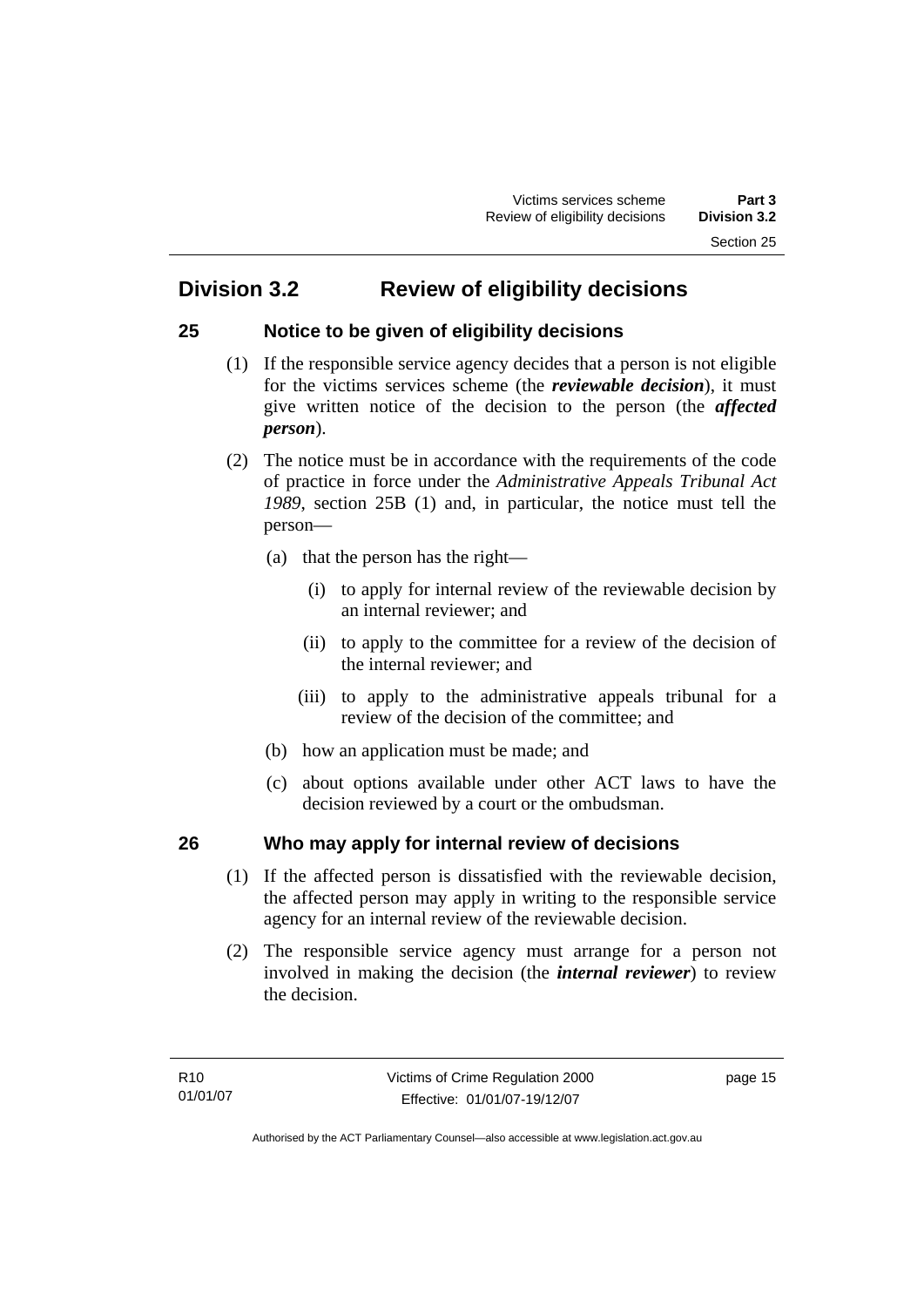#### <span id="page-21-0"></span>**27 Applications for internal review**

- (1) Application for internal review of the reviewable decision must be made within—
	- (a) 28 days after the day when the person is told about the decision by the responsible service agency; or
	- (b) any longer period allowed by the internal reviewer, either before or after the end of the 28 days.
- (2) The application must set out the grounds on which internal review of the decision is sought.

#### **28 Internal review**

- (1) The internal reviewer must review the reviewable decision, and confirm, vary or revoke the decision, within 28 days after the responsible service agency receives the application for internal review of the decision.
- (2) If the decision is not varied or revoked within the 28 days, the decision is taken to have been confirmed by the internal reviewer.
- (3) As soon as practicable after reviewing the decision, the internal reviewer must give written notice of the decision on the internal review to the affected person.
- (4) The notice must be in accordance with the requirements of the code of practice in force under the *Administrative Appeals Tribunal Act 1989*, section 25B (1).

#### **29 Eligibility Review Committee**

- (1) An Eligibility Review Committee (the *committee*) is established.
- (2) The committee consists of the DPP member, the courts member and the legal profession member.

R10 01/01/07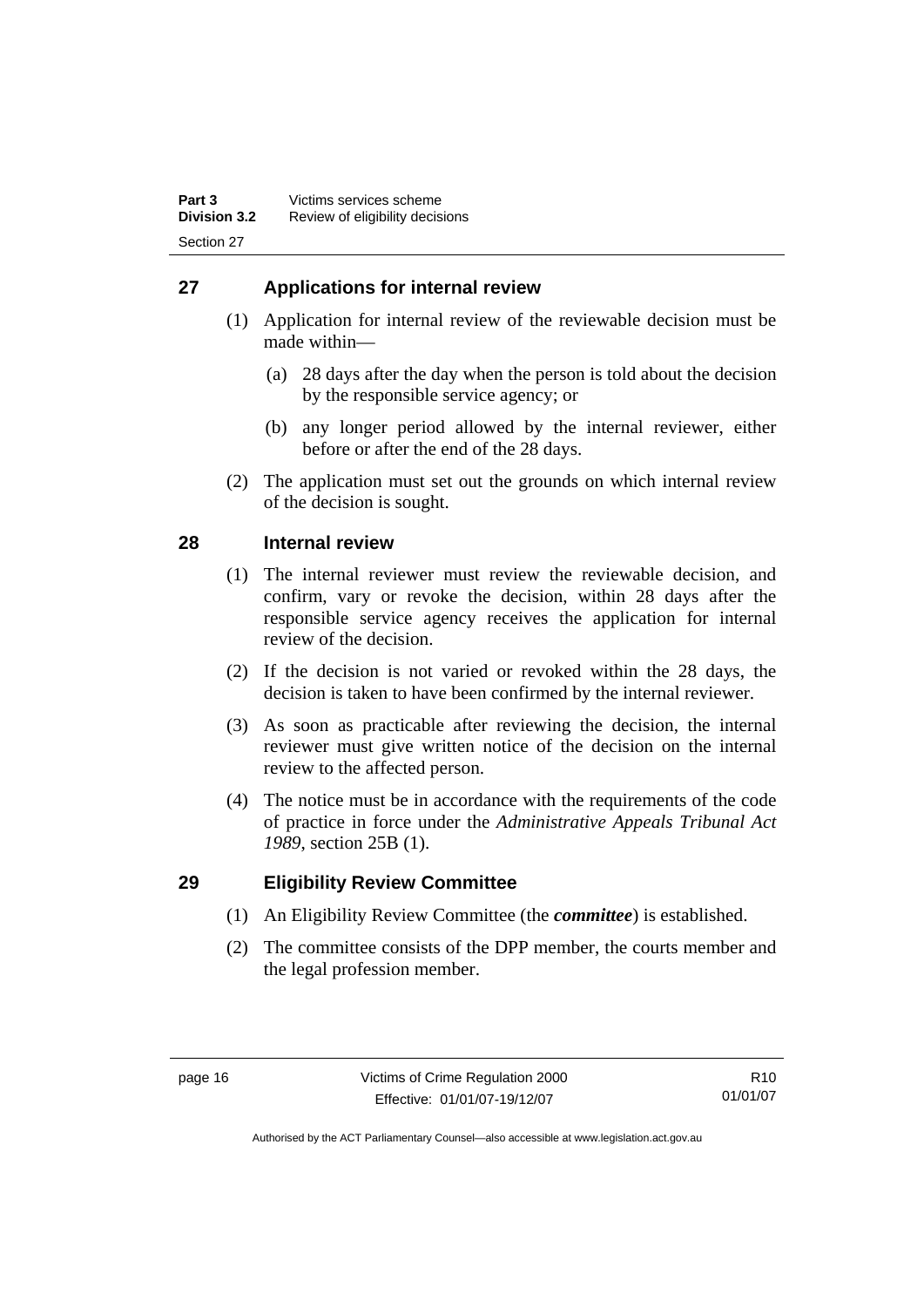#### <span id="page-22-0"></span>**30 Review by committee**

If the affected person is dissatisfied with the decision of the internal reviewer, the affected person may apply in writing to the committee for review of the decision.

#### **31 Committee review**

- (1) The committee must review the decision of the internal reviewer, and confirm, vary or revoke the decision, within 28 days after the committee receives the application for review of that decision.
- (2) If the decision is not varied or revoked within the 28 days, the decision is taken to have been confirmed by the committee.
- (3) As soon as practicable after reviewing the decision, the committee must give written notice of the decision on its review to the affected person.
- (4) The notice must be in accordance with the requirements of the code of practice in force under the *Administrative Appeals Tribunal Act 1989*, section 25B (1).

#### **32 Review by administrative appeals tribunal**

If the affected person is dissatisfied with the decision of the committee, the affected person may apply to the administrative appeals tribunal for review of the committee's decision.

### **Division 3.3 Levels of service under the victims services scheme**

#### **33 Level 1 service**

- (1) All eligible victims are entitled to receive level 1 service under the victims services scheme.
- (2) Level 1 service consists of not more than 2 contact hours.

page 17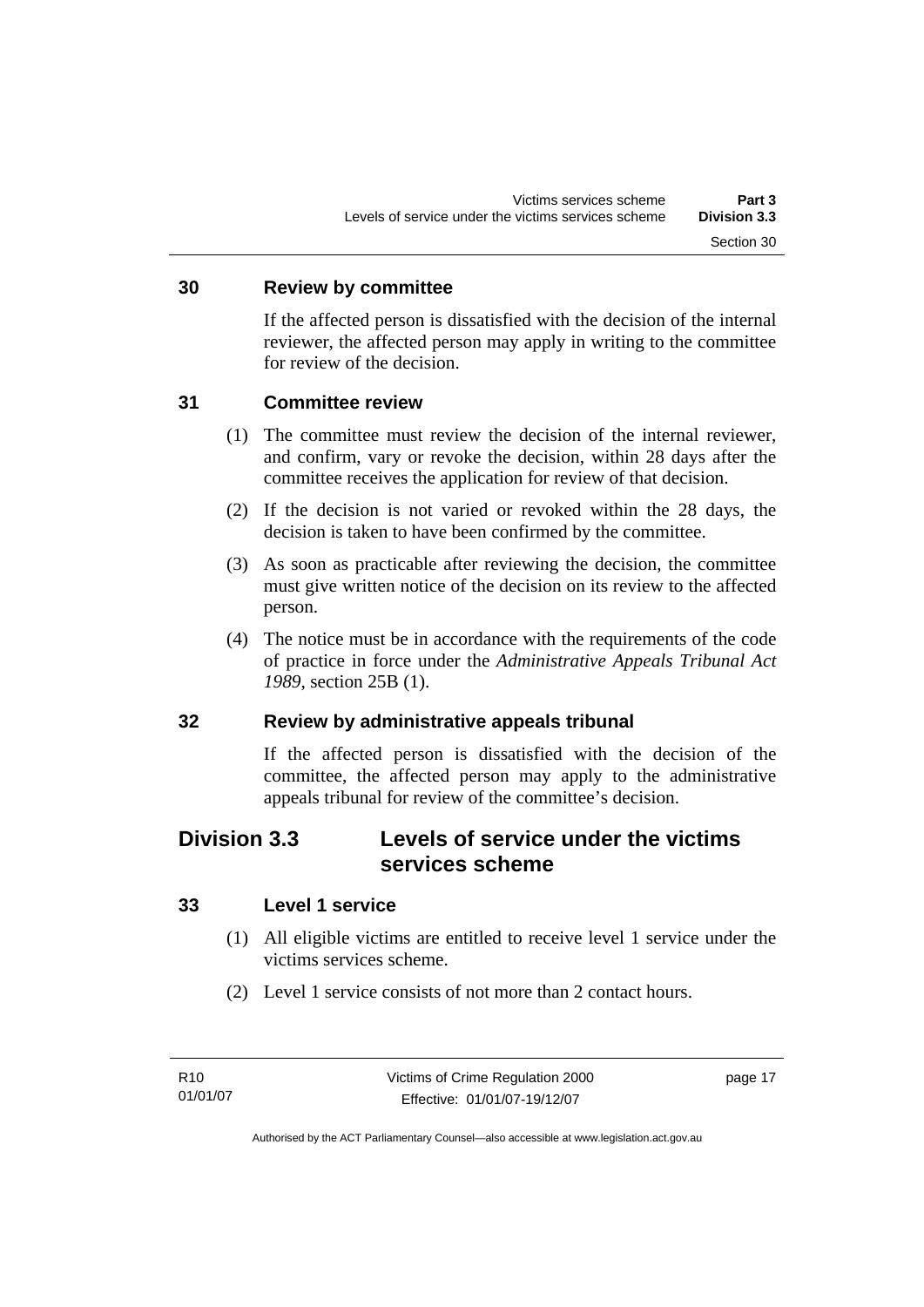<span id="page-23-0"></span> (3) The responsible service agency may, but is not required to, prepare a care plan for an eligible victim receiving level 1 service.

#### **34 Level 2 service**

- (1) An eligible victim is entitled to receive level 2 service under the victims services scheme if the victim has completed level 1 service under the victims services scheme for the crime concerned and the victim—
	- (a) is a primary victim; or
	- (b) is a related victim; or
	- (c) would have been a related victim if the primary victim had died; or
	- (d) is a witness to a violent crime in circumstances in which it is probable that the witness would suffer harm.
- (2) Level 2 service consists of not more than 6 contact hours in addition to the level 1 service contact hours.
- (3) The responsible service agency must appoint a case coordinator to an eligible victim receiving level 2 service.
- (4) The case coordinator is responsible for managing the delivery of services to the eligible victim under this regulation.
- (5) The case coordinator must develop a care plan in consultation with the eligible victim.
- (6) The care plan must state—
	- (a) the rehabilitation goals for the eligible victim; and
	- (b) the number of contact hours and particular services to be provided to the victim for achieving those goals
- (7) Level 2 service is to be given in accordance with the care plan.

R10 01/01/07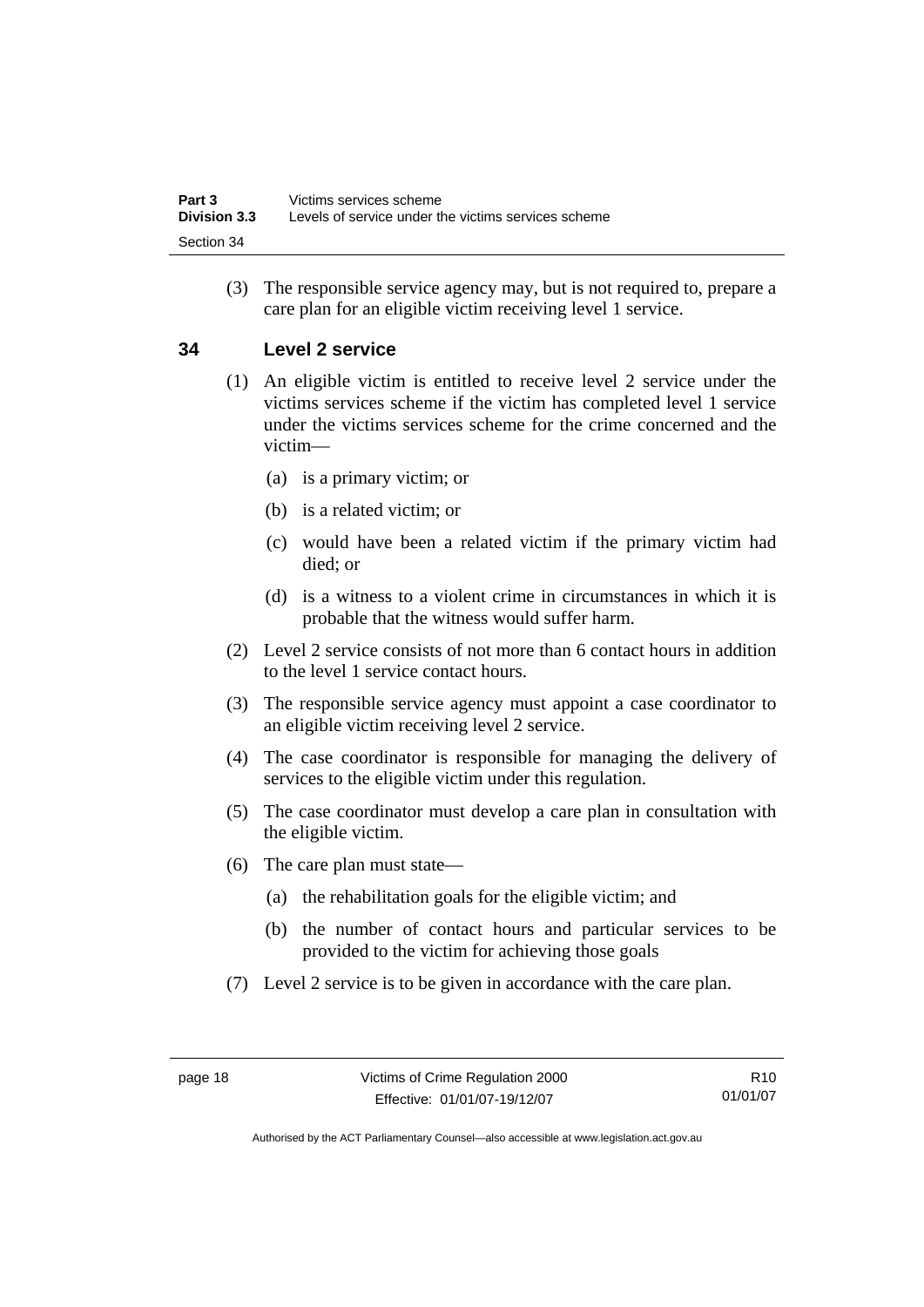- <span id="page-24-0"></span> (8) After the level 2 service contact hours have been given in accordance with the care plan, the responsible service agency or approved service provider who provided the level 2 contact hours must prepare and give a closure report to the case coordinator.
- (9) The closure report must include particulars of the number of contact hours and the extent to which the rehabilitation goals of the care plan were achieved.
- (10) On receiving the closure report for the eligible victim, if the case coordinator decides that the eligible victim would not receive therapeutic benefit from receiving level 3 service, the case coordinator must carry out case closure in relation to the victim.
- (11) In this section:

*related victim*—see the *Victims of Crime (Financial Assistance) Act 1983*, section 16.

*violent crime*—see the *Victims of Crime (Financial Assistance) Act 1983*, section 3.

#### **35 Level 3 service**

- (1) An eligible victim entitled to receive level 2 service is entitled to receive level 3 service under the victims services scheme if—
	- (a) the victim has completed level 2 service for the crime concerned in accordance with the care plan; and
	- (b) the victim's case coordinator has decided under section 34 (8) (Level 2 services) that the victim would receive therapeutic benefit from receiving level 3 service.
- (2) Level 3 service consists of not more than 12 contact hours in addition to the level 1 and level 2 contact hours.
- (3) The case coordinator must develop a revised care plan for level 3 service contact hours in consultation with the eligible victim.
- (4) The revised care plan must state—

| R10      | Victims of Crime Regulation 2000 | page 19 |
|----------|----------------------------------|---------|
| 01/01/07 | Effective: 01/01/07-19/12/07     |         |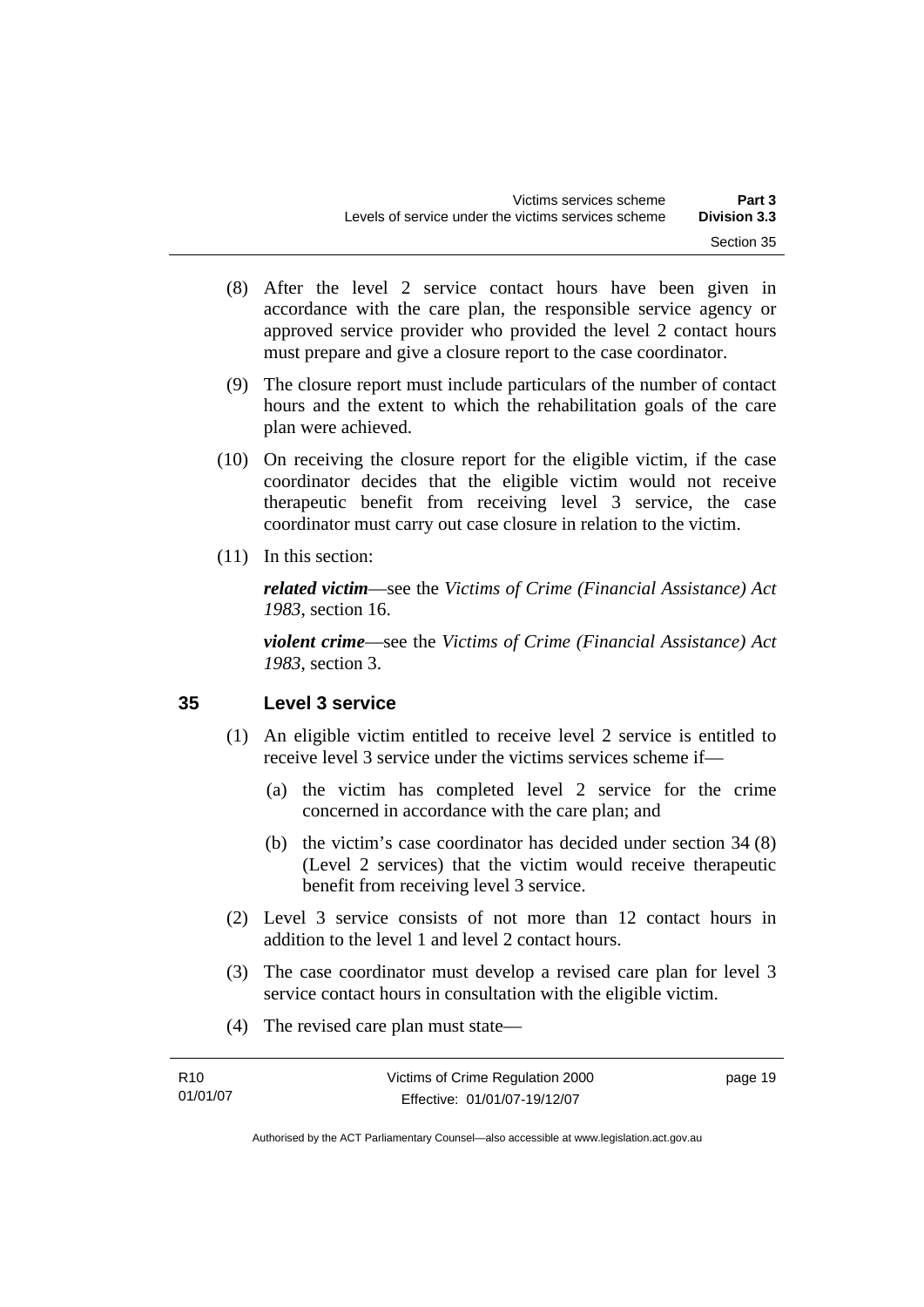- <span id="page-25-0"></span>(a) the rehabilitation goals for the eligible victim; and
- (b) the number of contact hours and particular services to be provided to the victim for achieving the goals.
- (5) After the level 3 service contact hours have been given in accordance with the revised care plan, the responsible service agency, or the approved service provider who provided the level 3 service contact hours, must prepare and give a closure report to the case coordinator.
- (6) The closure report must include particulars of the number of contact hours and the extent to which the rehabilitation goals of the revised care plan were achieved.
- (7) Subject to section 36, on receiving the closure report for the eligible victim, the case coordinator must carry out case closure in relation to the victim.

#### **36 Exceptional cases**

- (1) This section applies if the case coordinator for an eligible victim makes a written recommendation to the manager of the responsible service agency that—
	- (a) on information available to the case coordinator, further contact hours in addition to level 3 service contact hours would give substantial therapeutic benefit to the victim; and
	- (b) the further contact hours cannot be provided under a scheme or program other than the victims services scheme.
- (2) The manager of the responsible service agency may refer the recommendation to the chief executive.
- (3) If the responsible service agency refers the recommendation to the chief executive, the chief executive must consider it and, by written notice, tell the responsible service agency whether or not the recommendation, or a variation of it, is to be carried out.

R10 01/01/07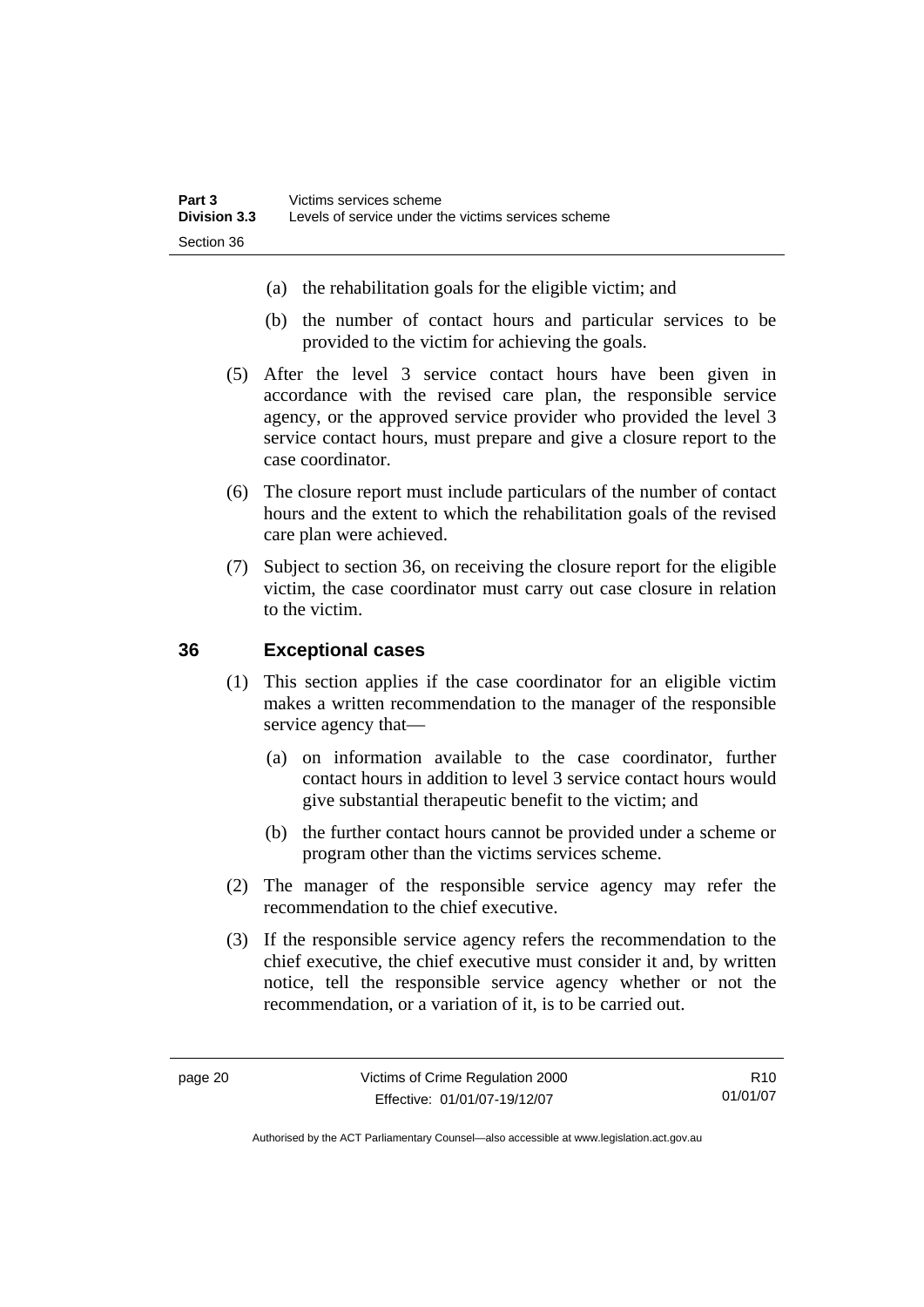- <span id="page-26-0"></span> (4) If the chief executive tells the responsible service agency that the recommendation or a variation of it is to be carried out, the responsible service agency must arrange for the provision of the further contact hours in accordance with the notice.
- (5) After the further contact hours have been given, the responsible service agency, or the approved service provider who provided the service, must prepare and give a closure report to the case coordinator.
- (6) The closure report must include particulars of the number of contact hours and the extent to which the rehabilitation goals of the revised care plan were achieved.
- (7) On receiving the closure report for the victim, the case coordinator must carry out case closure in relation to the victim.

#### **37 How contact hours are provided**

- (1) Contact hours for an eligible victim who lives in the ACT must be provided by the responsible service agency or an approved service provider.
- (2) Contact hours for an eligible victim who lives outside the ACT may, with the written approval of the responsible service agency, be provided by a person that is not an approved service provider.
- (3) Contact hours under level 2 or level 3 service are to be given to an eligible victim in a way that, as far as possible, gives the victim a choice of completing the contact hours with the responsible service agency or an approved service provider chosen by the victim.

#### **38 Arbitration—care plans**

If, for an eligible victim who is entitled to receive level 2 or level 3 service, the case coordinator and approved service provider do not agree about the content of a care plan, the need for additional contact hours or both, the case coordinator must refer the issue in

page 21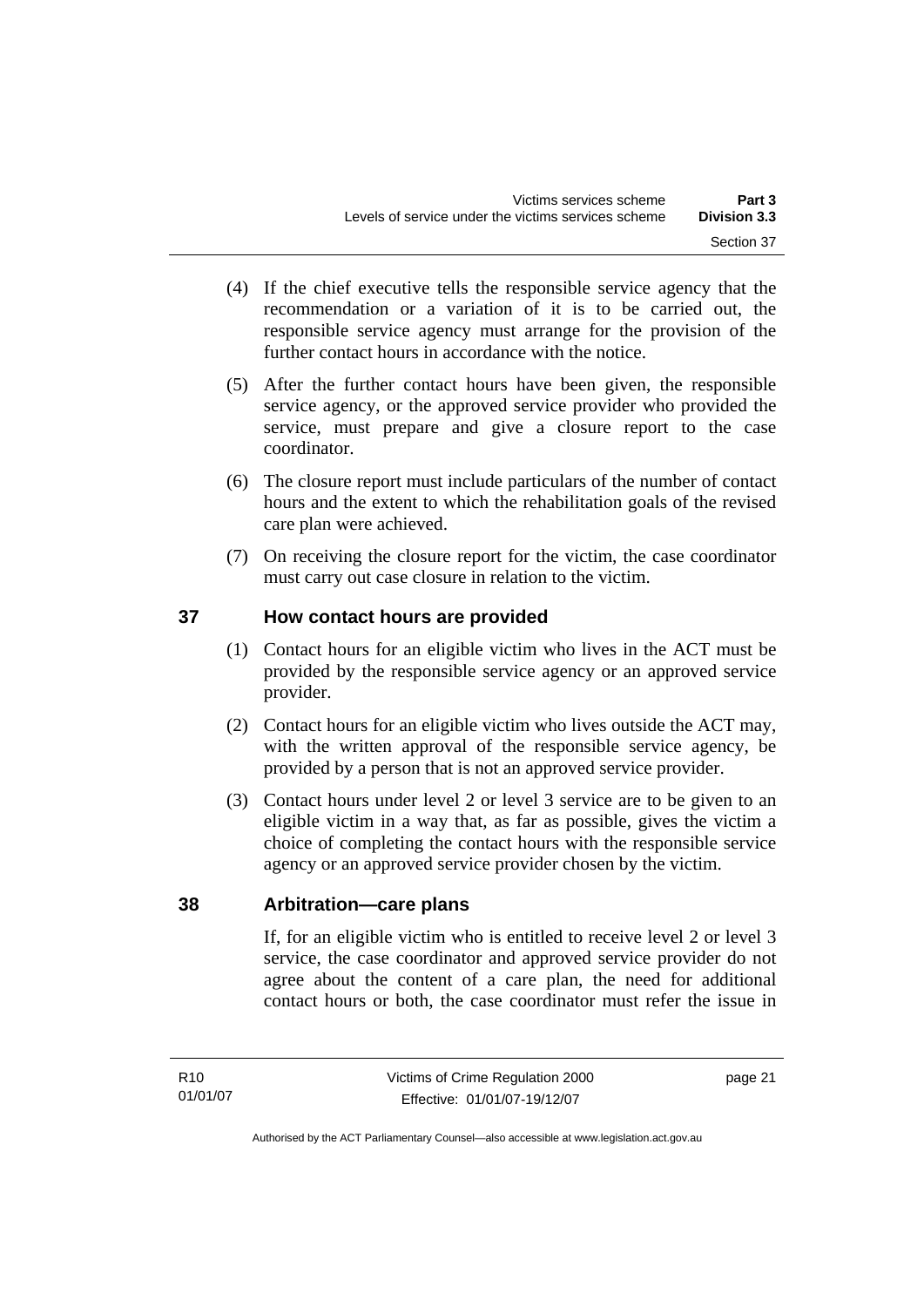<span id="page-27-0"></span>

| Part 3              | Victims services scheme |
|---------------------|-------------------------|
| <b>Division 3.4</b> | Service providers       |
| Section 39          |                         |

writing to an independent arbitrator nominated by the manager of the responsible service agency.

#### **39 Case closure**

Case closure for an eligible victim consists of the following procedure:

- (a) if the victim agrees—
	- (i) a discharge interview with the victim to measure the attainment of the victim's rehabilitation goals; and
	- (ii) the completion, by or on behalf of the victim, of a survey to evaluate the services received by the victim;
- (b) the completion by the victim's case coordinator of an evaluation of, and report about, the services provided to the victim.

#### **Division 3.4 Service providers**

#### **40 Approved service providers**

- (1) The board may approve service providers for this regulation.
- (2) The board must keep an up-to-date list of approved service providers.
- (3) The board may issue guidelines for using service providers that are not approved.

#### **41 Criteria for approval**

The board may approve a person as a service provider only if satisfied that—

- (a) the person—
	- (i) is trained in the provision of services to victims; and

R10 01/01/07

Authorised by the ACT Parliamentary Counsel—also accessible at www.legislation.act.gov.au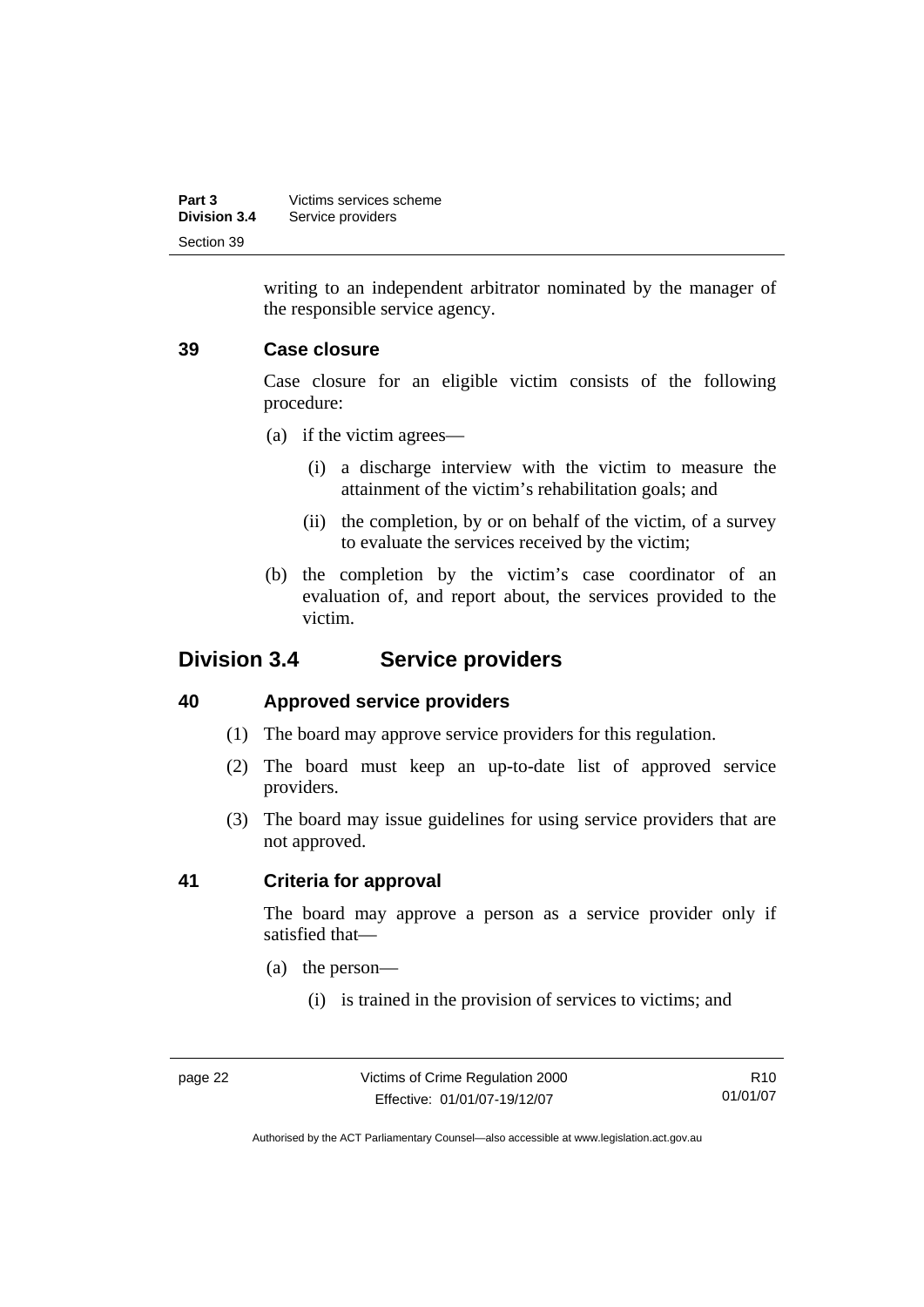- (ii) has experience or knowledge of working in a multidisciplinary team environment; and
- (iii) holds an appropriate policy of indemnity insurance; and
- (b) if the service to be provided is a health professions service the person is an appropriately qualified health professional; and
- (c) the person has not been convicted of a serious crime; and
- (d) the person meets the guidelines made under section 17 (Guidelines) for approval as a service provider for the victims services scheme; and
- (e) the person is capable of satisfying the requirements of this regulation; and
- (f) the person will—
	- (i) undertake continuing education in the provision of services to victims; and
	- (ii) conduct an assessment and evaluation of the services it provides and ensure its services are subject to independent review; and
	- (iii) deal with eligible victims in a way that gives proper regard to their dignity, worth, independence, cultural diversity and human rights; and
	- (iv) provide services of appropriate quality with respect to safety, risk, health and community care outcomes and the interests of eligible victims; and
	- (v) provide services that are consistent with best practice for the particular kind of service; and
	- (vi) establish codes of conduct for people engaged or employed by it to promote the highest ethical and professional standards; and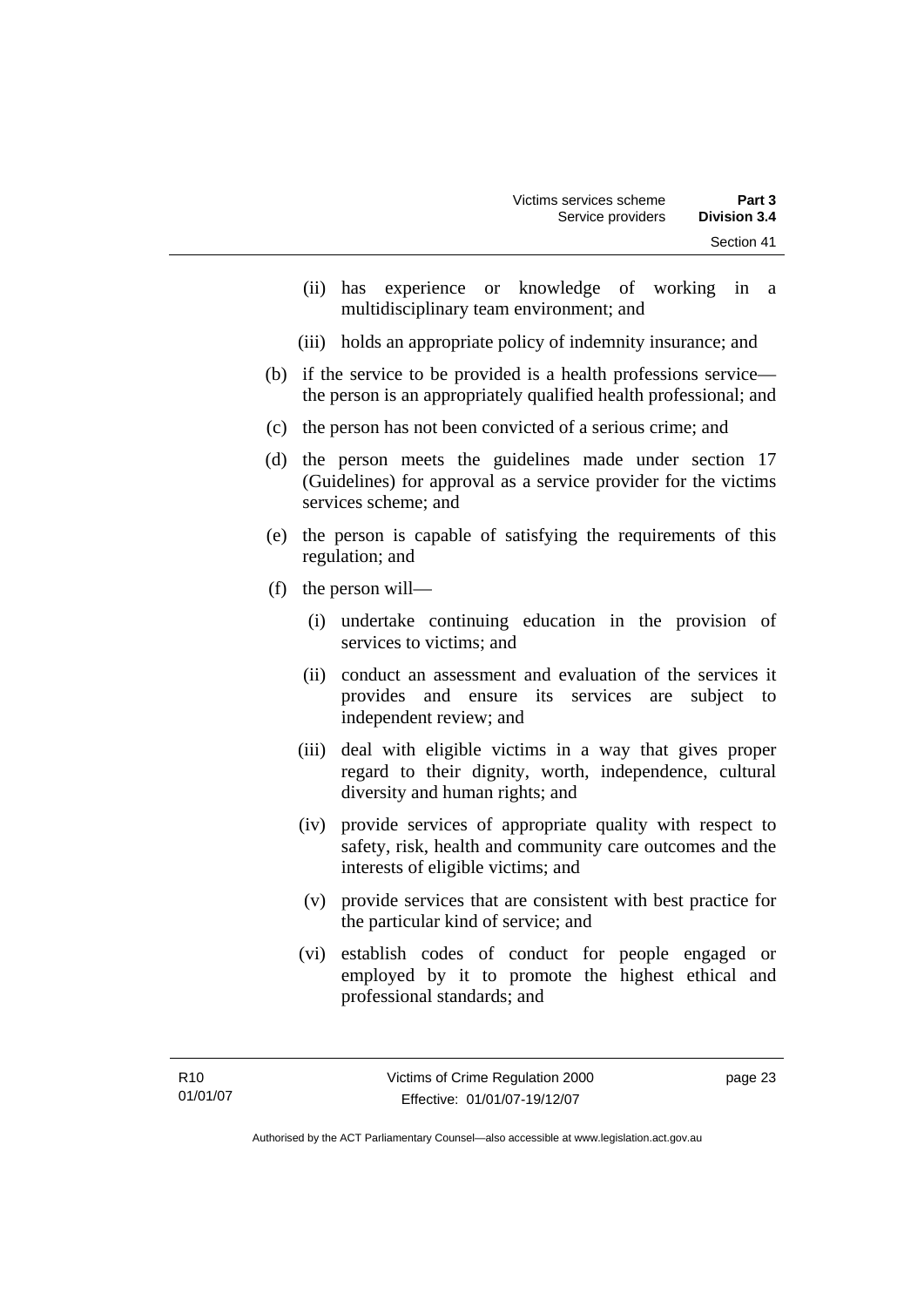<span id="page-29-0"></span>

| Part 3       | Victims services scheme |
|--------------|-------------------------|
| Division 3.4 | Service providers       |
| Section 42   |                         |

- (vii) ensure premises used by people engaged or employed by it are secure, give eligible victims privacy and comply with occupational health and safety requirements; and
- (viii) take steps to ensure that people engaged or employed by it are familiar with the *Community and Health Services Complaints Act 1993*; and
- (g) the person will not use contact hours for the preparation of reports for use in proceedings.

#### **42 Suspension of approval**

- (1) The board may suspend the approval of a service provider if—
	- (a) the board is no longer satisfied, based on reasonable grounds, of the matters mentioned in section 41; or
	- (b) the service provider is a suspect in the commission of an indictable offence; or
	- (c) the service provider has been the subject of a complaint to the commission and the complaint has not been decided or is upheld.
- (2) In this section:

*commission* means the human rights commission.

#### **43 Cancellation of approval**

The board must cancel the approval of an approved service provider if—

- (a) on at least 3 occasions, a ground existed on which the board would have been entitled to suspend the approval of the provider; or
- (b) if the ground for suspension of the approval of the provider is a state of affairs—the state of affairs has existed for 3 months or longer; or

| page 24 | Victims of Crime Regulation 2000 | R <sub>10</sub> |
|---------|----------------------------------|-----------------|
|         | Effective: 01/01/07-19/12/07     | 01/01/07        |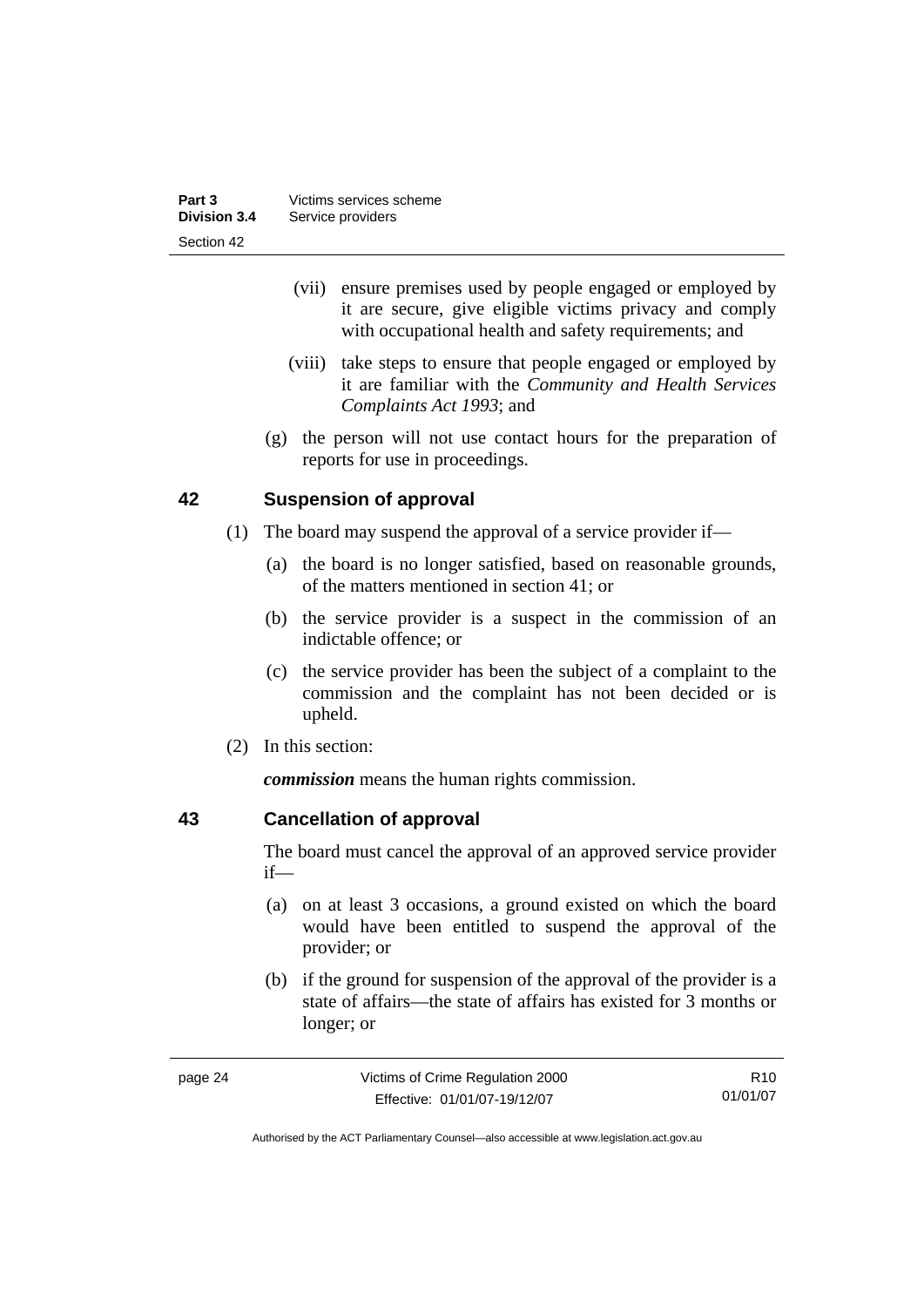- <span id="page-30-0"></span> (c) the approved service provider has been convicted or found guilty of an indictable offence; or
- (d) for an approved service provider who provides a health professions service—the provider has ceased to be registered as a health professional.

#### **Division 3.5 General**

#### **44 Volunteer program**

An eligible victim may use a volunteer program.

#### **45 Special financial assistance—statements**

If a primary victim asks the responsible service agency for a statement and certificate under the *Victims of Crime (Financial Assistance) Act 1983*, section 27, the manager of the responsible service agency must provide the statement and certificate.

#### **46 Notice of decisions**

- (1) This section applies to a decision of the board—
	- (a) to refuse to approve a service provider under section 40 (Approved service providers); or
	- (b) to suspend an approved service provider under section 42 (Suspension of approval); or
	- (c) to cancel the approval of a service provider under section 43 (Cancellation of approval).
- (2) The board must give written notice of a decision to which this section applies to the person affected by the decision.
- (3) The notice must be in accordance with the requirements of the code of practice in force under the *Administrative Appeals Tribunal Act 1989*, section 25B (1).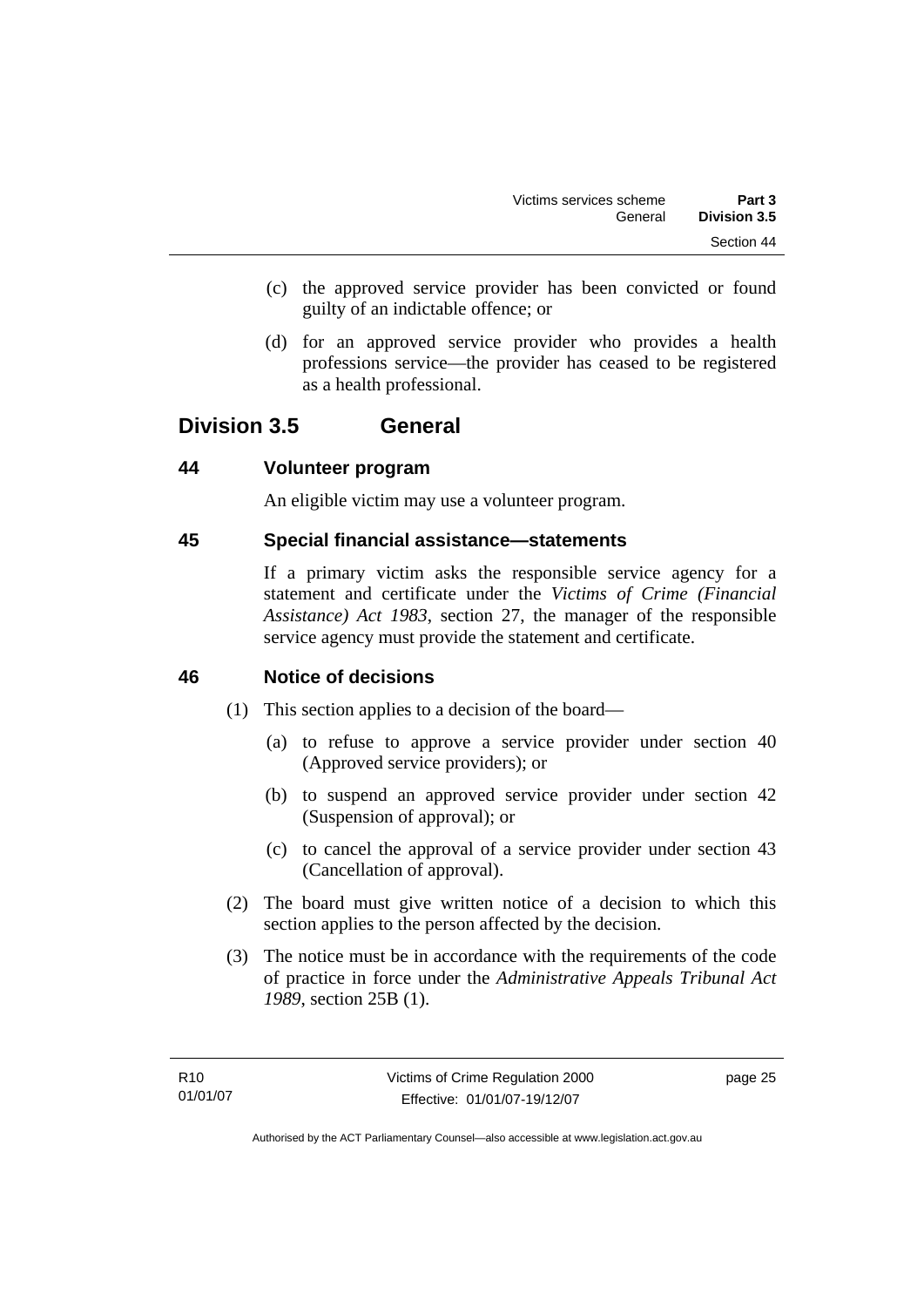<span id="page-31-0"></span>

| Part 3       | Victims services scheme |  |
|--------------|-------------------------|--|
| Division 3.5 | General                 |  |
| Section 47   |                         |  |

### **47 Review of decisions**

Application may be made to the administrative appeals tribunal for a review of a decision of the board mentioned in section 46 (1).

page 26 Victims of Crime Regulation 2000 Effective: 01/01/07-19/12/07

R10 01/01/07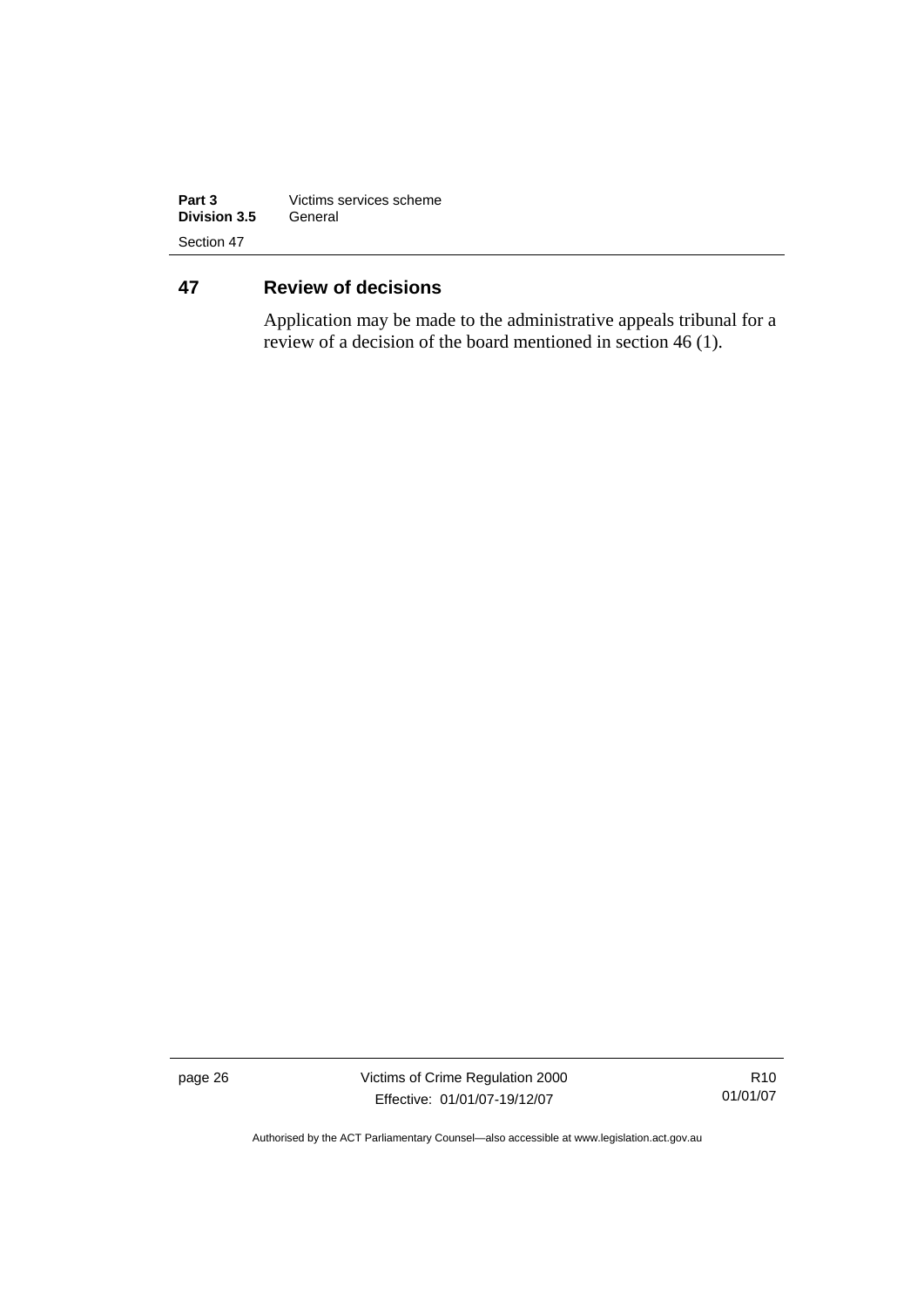### <span id="page-32-0"></span>**Part 4 Miscellaneous**

#### **48 Guidelines—volunteers**

The board may make guidelines about the following:

- (a) fixing minimum standards of qualifications or experience for people who volunteer to provide practical assistance and support to victims;
- (b) the experience or knowledge required by a volunteer;
- (c) the undertaking by a volunteer of continuing education in the provision of services to victims;
- (d) the undertaking by a volunteer of training courses about dealing with people from a diversity of ethnic and cultural backgrounds;
- (e) the use of people who have committed a serious crime as volunteers;
- (f) the supervision of volunteers and the conducting of assessments and evaluations of the services provided by volunteers;
- (g) the occupational health and safety of volunteers;
- (h) indemnity insurance for the acts or omissions of volunteers;
- (i) the debriefing of volunteers;
- (j) other matters necessary or convenient to be decided with respect to volunteers.
- *Note* Under the *Occupational Health and Safety Act 1989*, s 8, the Minister administering that Act can declare people included in specified classes of people to be taken to be employed by the person to whom their services are voluntary given. The effect of the declaration is that an employer who must take all reasonably practicable steps to protect the

page 27

Authorised by the ACT Parliamentary Counsel—also accessible at www.legislation.act.gov.au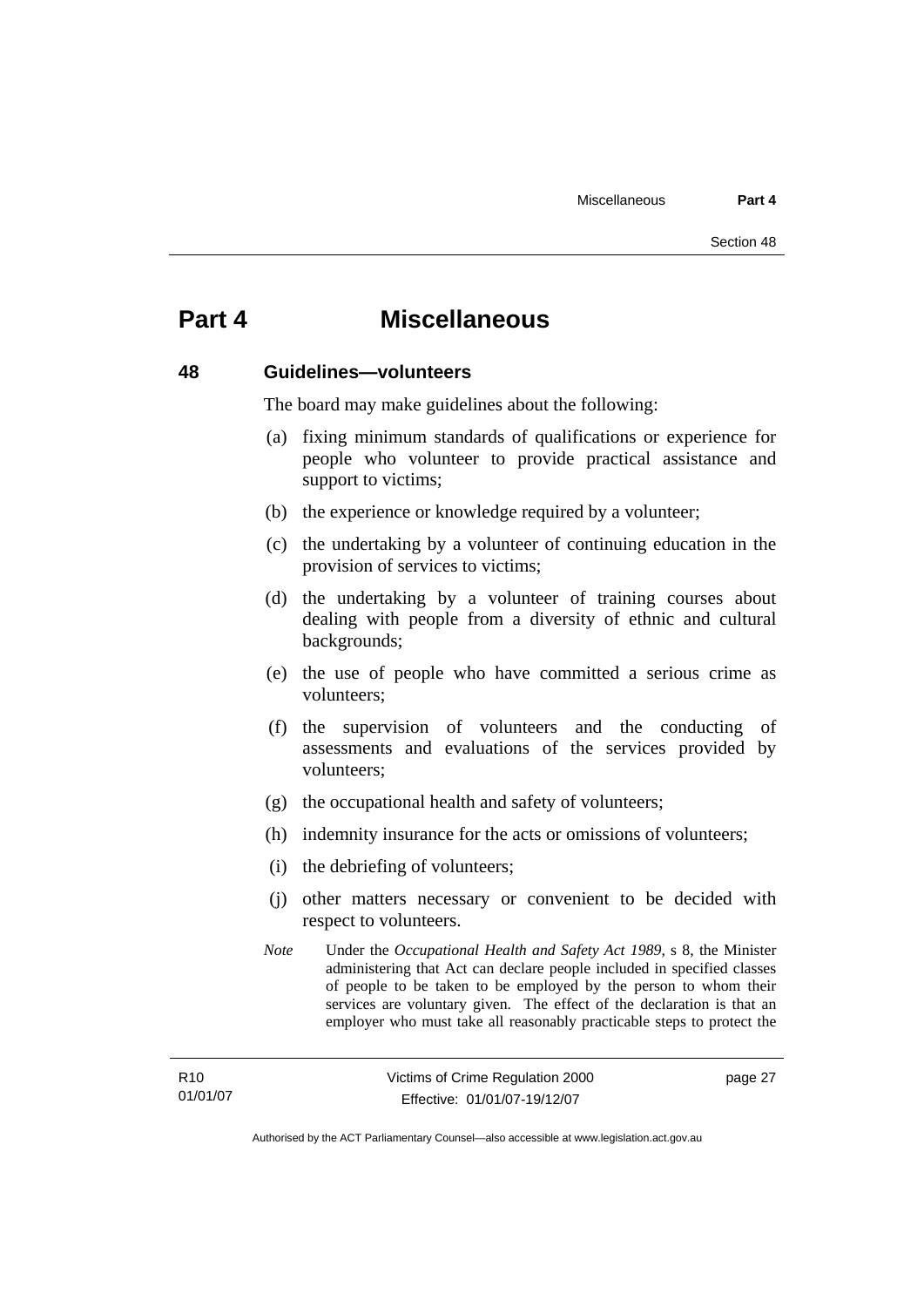#### <span id="page-33-0"></span>**Part 4** Miscellaneous

Section 49

health, safety and welfare of the employer's employees must give the same protection to a volunteer.

#### **49 Annual reporting authority**

For the Act, section 19 (2) (f), the chief executive is the annual reporting authority for the victims services scheme.

#### **50 Determination of fees for services provided by approved service providers**

- (1) The Minister may, in writing, determine the fees that are payable for services provided to an eligible victim under this regulation by an approved service provider.
- (2) A determination is a disallowable instrument.
	- *Note* A disallowable instrument must be notified, and presented to the Legislative Assembly, under the Legislation Act.

#### **51 Approved forms**

(1) The Minister may, in writing, approve forms for this regulation.

*Note* For other provisions about forms, see the Legislation Act, s 255.

- (2) If the Minister approves a form for a particular purpose, the approved form must be used for that purpose.
- (3) An approved form is a notifiable instrument.

Note A notifiable instrument must be notified under the Legislation Act.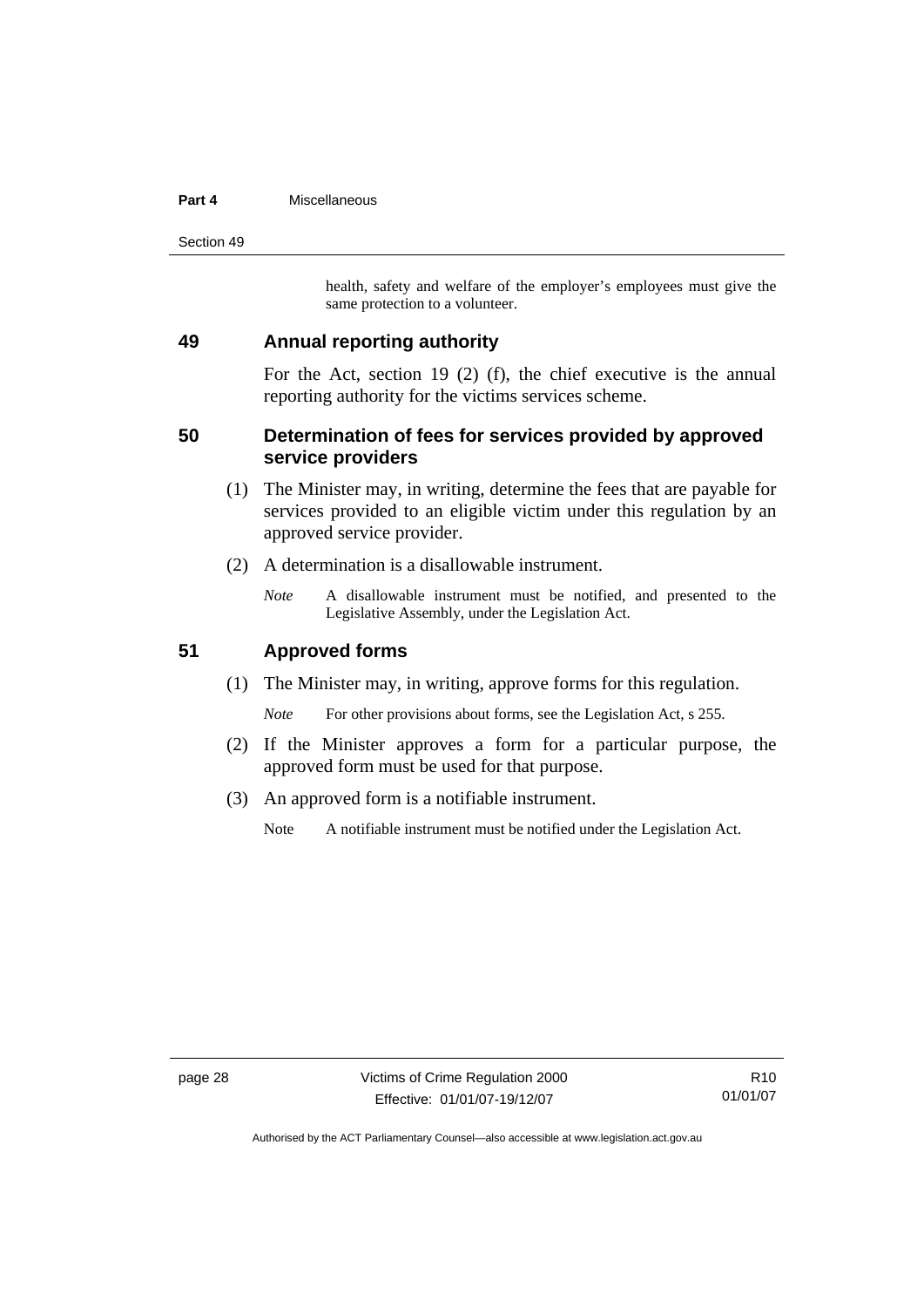### <span id="page-34-0"></span>**Part 5 Modification of regulation**

#### **52 Application of pt 5**

This part modifies this regulation.

#### **53 Dictionary, definition of** *health professional*

*substitute* 

#### *health professional*—

- (a) means a person registered under the *Health Professionals Act 2004*; and
- (b) includes a person registered under 1 of the following Acts (unless repealed):
	- (i) *Chiropractors and Osteopaths Act 1983*;
	- (ii) *Dental Technicians and Dental Prosthetists Registration Act 1988*;
	- (iii) *Dentists Act 1931*;
	- (iv) *Nurses Act 1988*;
	- (v) *Optometrists Act 1956*;
	- (vi) *Pharmacy Act 1931*;
	- (vii) *Physiotherapists Act 1977*;
	- (viii) *Podiatrists Act 1994*;
	- (ix) *Psychologists Act 1994*.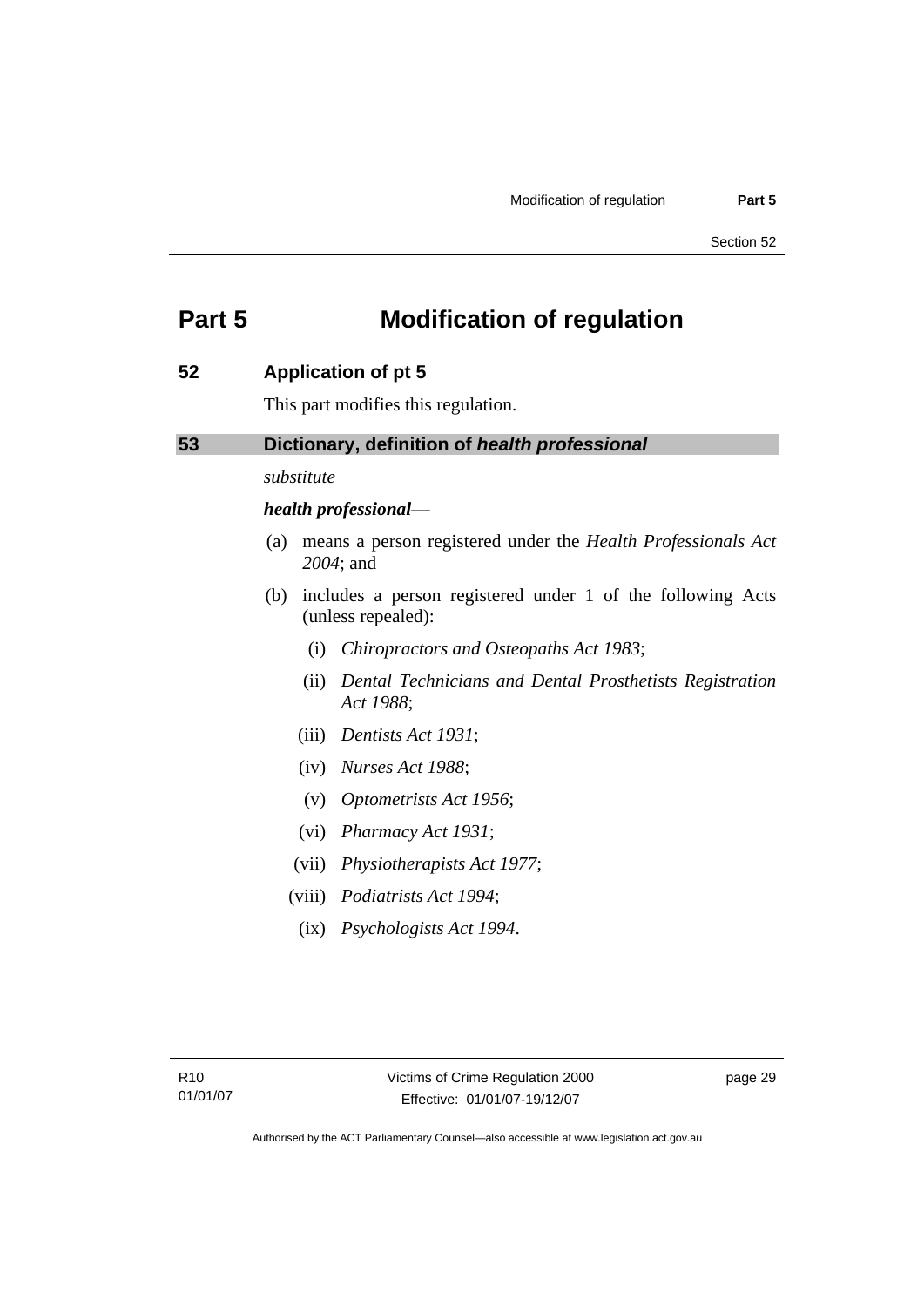#### <span id="page-35-0"></span>**Part 5 Modification of regulation**

Section 54

#### **54 Dictionary, definition of** *psychologist*

*substitute* 

*psychologist* means—

- (a) a person registered as a psychologist under the *Health Professionals Act 2004*; and
- (b) a person registered under the *Psychologists Act 1994* (unless repealed).

#### **55 Expiry of pt 5**

This part expires on the day the *Health Professionals Act 2004*, section 136 (Repeals) expires.

page 30 Victims of Crime Regulation 2000 Effective: 01/01/07-19/12/07

R10 01/01/07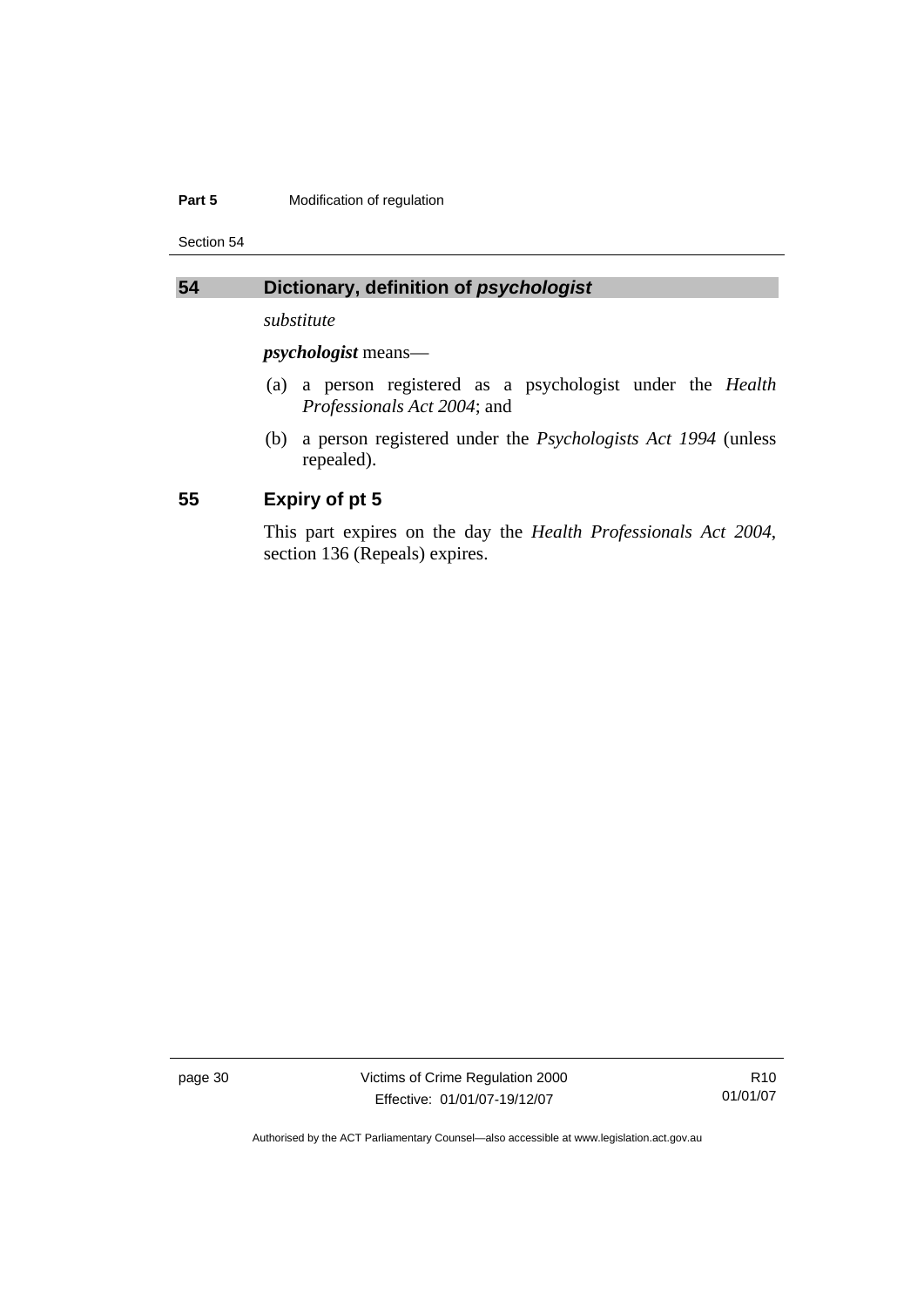## <span id="page-36-0"></span>**Dictionary**

(see s 3)

*Note 1* The Legislation Act contains definitions and other provisions relevant to this Act.

*Note 2* For example, the Legislation Act, dict, pt 1, defines the following terms:

- administrative appeals tribunal
- chief executive
- chief police officer
- dentist
- disallowable instrument
- doctor
- DPP
- entity
- found guilty
- human rights commission
- lawyer
- **Magistrates Court**
- **Minister**
- Supreme Court.
- *Note 3* Terms used in this regulation have the same meaning that they have in the *Victims of Crime Act 1994* (see Legislation Act, s 148). For example, the following terms are defined in the *Victims of Crime Act 1994*, dict:
	- harm
	- victim.

*affected person*, in relation to a reviewable decision—see section 25 (1) (Notice to be given of eligibility decisions).

*AFP member*—see section 8 (1) (a) (ii) (Appointed members of board).

*appointed member*, of the board, means a member of the board other than the coordinator.

| R <sub>10</sub> | Victims of Crime Regulation 2000 | page 31 |
|-----------------|----------------------------------|---------|
| 01/01/07        | Effective: 01/01/07-19/12/07     |         |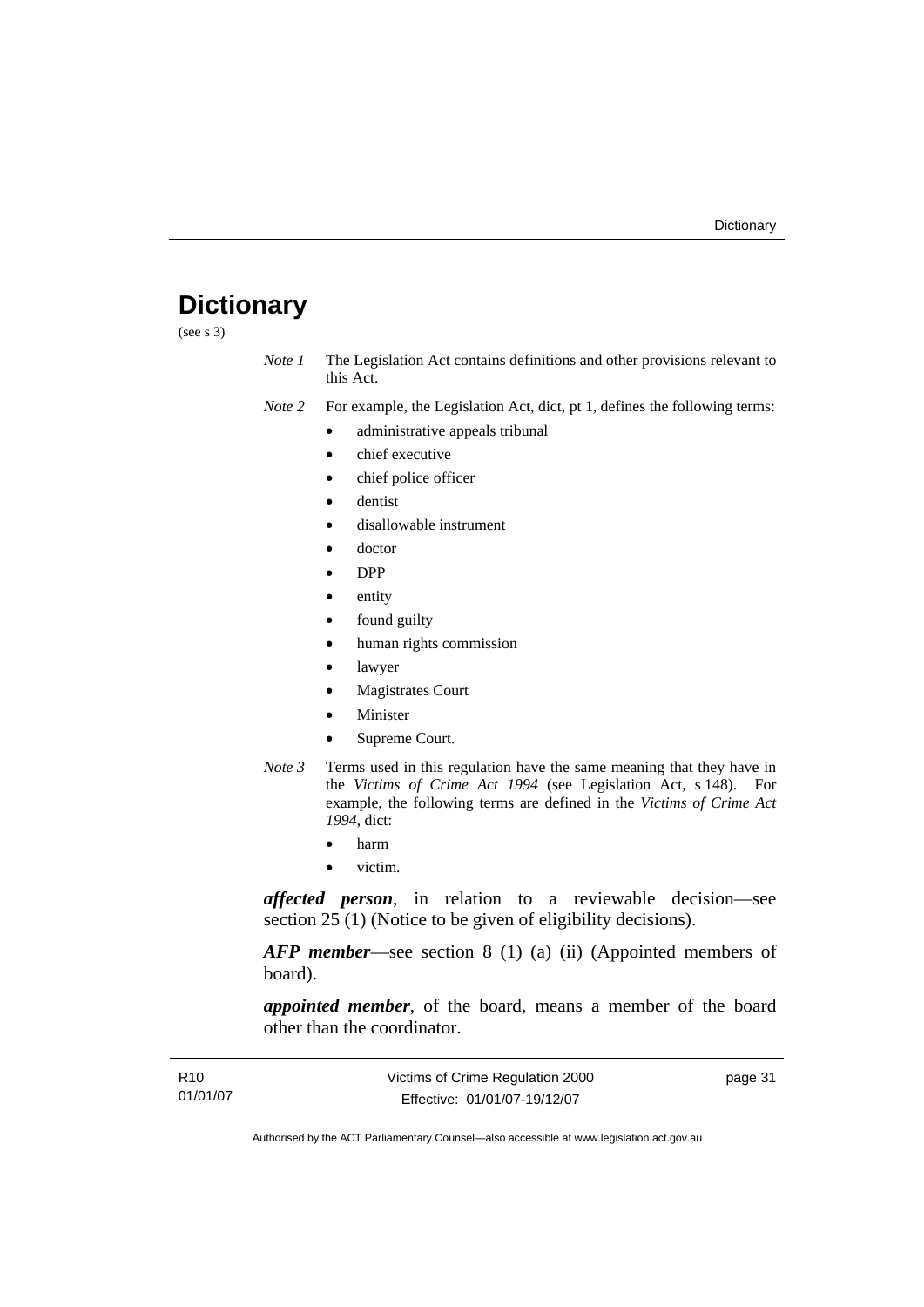*approved service provider* means a person approved as a service provider under section 40 (Approved service providers).

*board* means the Victims Assistance Board.

*chairperson* means the chairperson of the board.

*committee* means the Eligibility Review Committee.

*community support member*—see section 8 (1) (a) (v) (Appointed members of board).

*courts member*—see section 8 (1) (a) (iii) (Appointed members of board).

*deputy chairperson* means the deputy chairperson of the board.

*DPP member*—see section 8 (1) (a) (i) (Appointed members of board).

*eligible victim*—see section 24 (2) (Eligible victims under the victims services scheme).

*health professional* means a person registered under the *Health Professionals Act 2004*.

*health professions member*—see section 8 (1) (e) (Appointed members of board.

*health professions service* means psychiatry, psychology, podiatry, nursing, optometry, physiotherapy, chiropractic or osteopathy.

*independent arbitrator* means a person approved under section 18 (Independent arbitrators).

*indigenous member*—see section 8 (1) (b) (Appointed members of board).

*internal reviewer*—see section 26 (2) (Who may apply for internal review of decisions).

*justice member*—see section 8 (1) (a) (iv) (Appointed members of board).

R10 01/01/07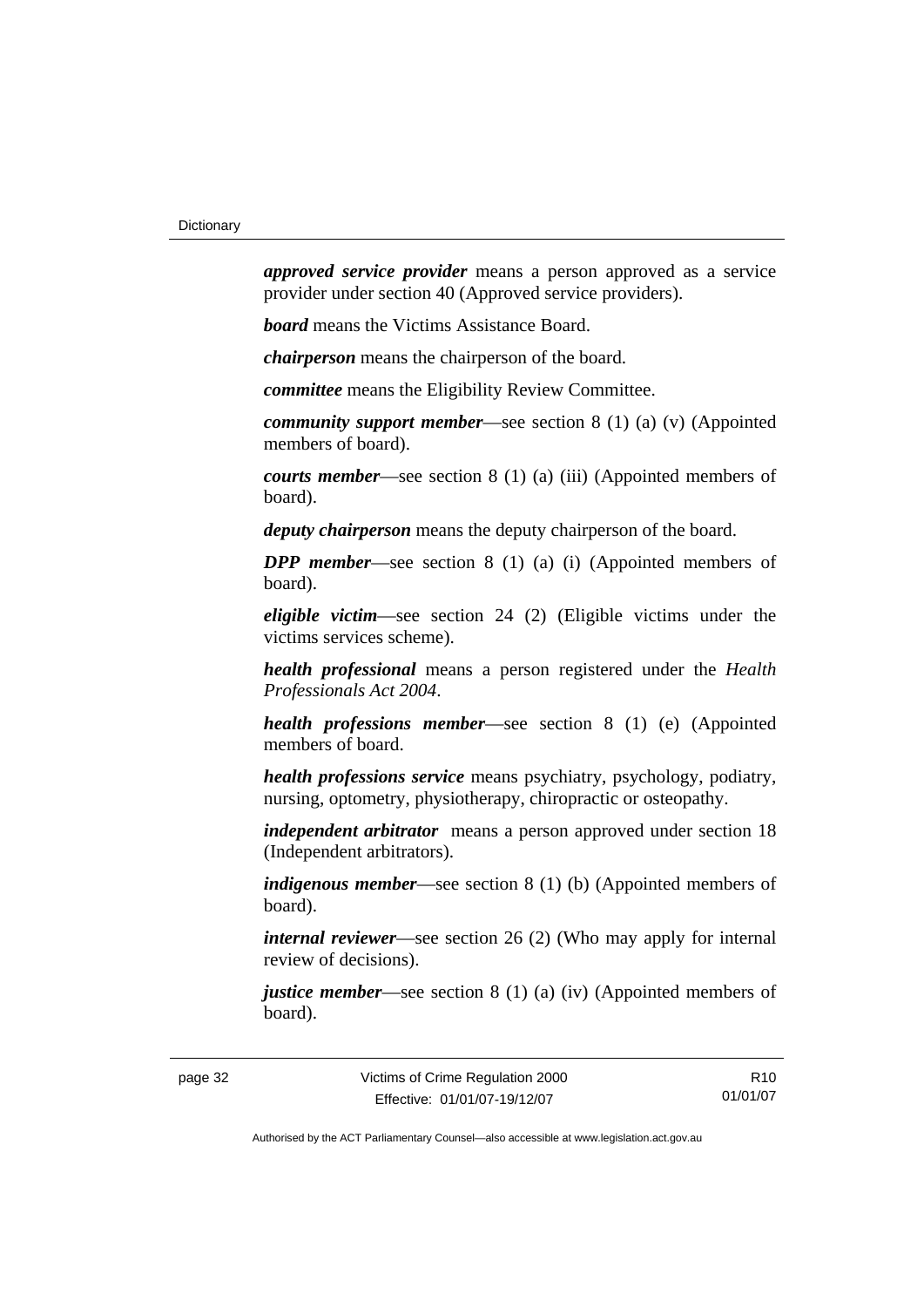*legal profession member*—see section 8 (1) (d) (Appointed members of board).

*manager*, of the responsible service agency, means the person in charge of the agency.

*member* means a member of the board.

*migrant member*—see section 8 (1) (c) (Appointed members of board).

*primary victim*—see the *Victims of Crime (Financial Assistance) Act 1983*, section 9.

*psychiatrist* means a doctor who holds postgraduate qualifications in psychiatry.

*psychiatrist/psychologist member*—see section 8 (1) (g) (Appointed members of board).

*psychologist* means a person registered as a psychologist under the *Health Professionals Act 2004*.

*responsible service agency* means the entity nominated under section 21 (Responsible service agency).

*reviewable decision*—see section 25 (1) (Notice to be given of eligibility decisions).

*serious crime*—see the *Victims of Crime (Financial Assistance) Act 1983*, section 2.

*suspect* means—

- (a) a person whom a police officer suspects on reasonable grounds has committed an offence; or
- (b) a person charged with an offence; or
- (c) a person who has been summonsed to appear before a court in relation to the commission of an offence; or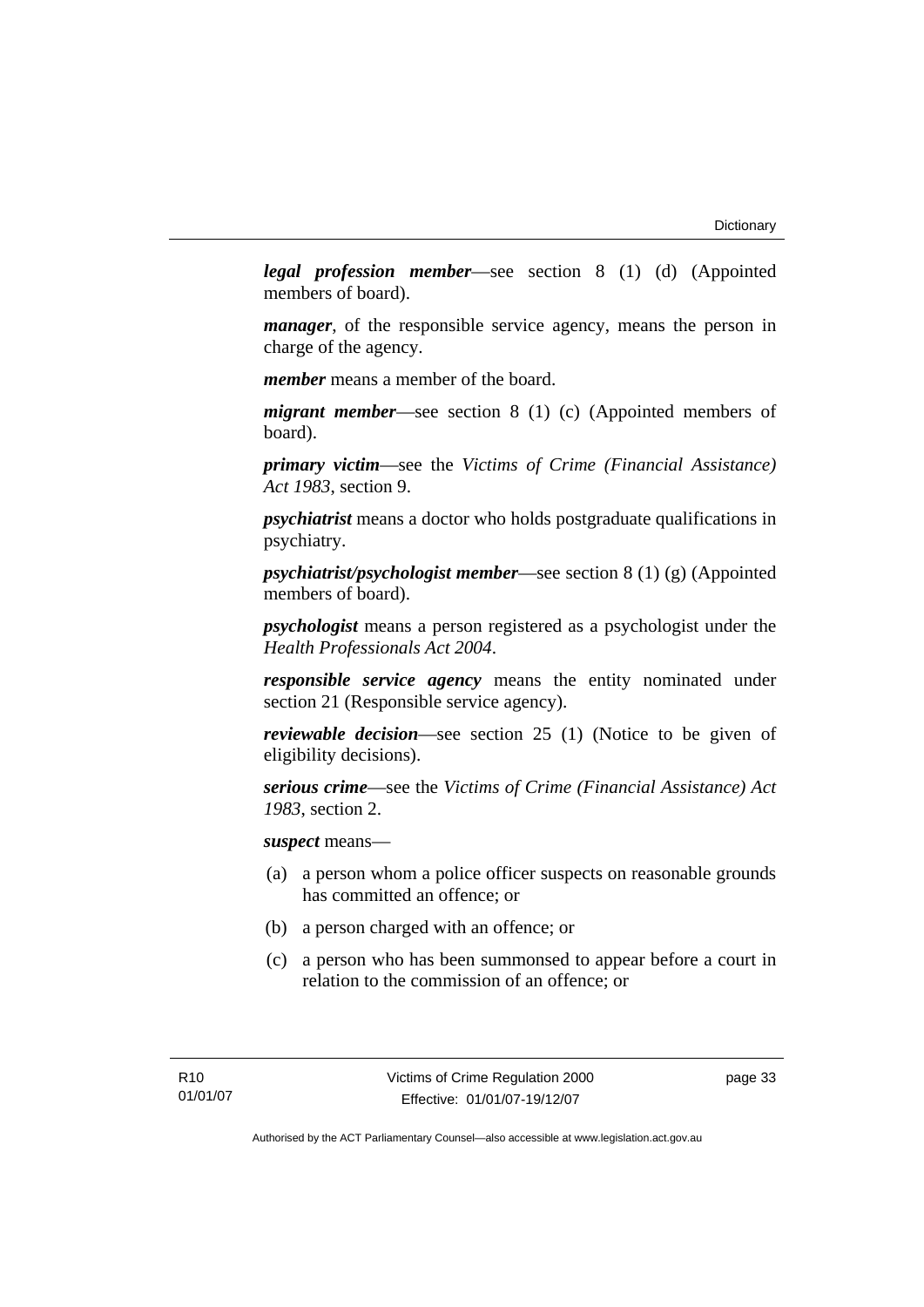(d) a person who has entered into a voluntary agreement to attend court for an offence.

*victims groups member*—see section 8 (1) (f) (Appointed members of board).

*victims services scheme* means the victims services scheme established under section 19 (Victims services scheme).

*youth policy and services member*—see section 8 (1) (a) (vi) (Appointed members of board).

page 34 Victims of Crime Regulation 2000 Effective: 01/01/07-19/12/07

R10 01/01/07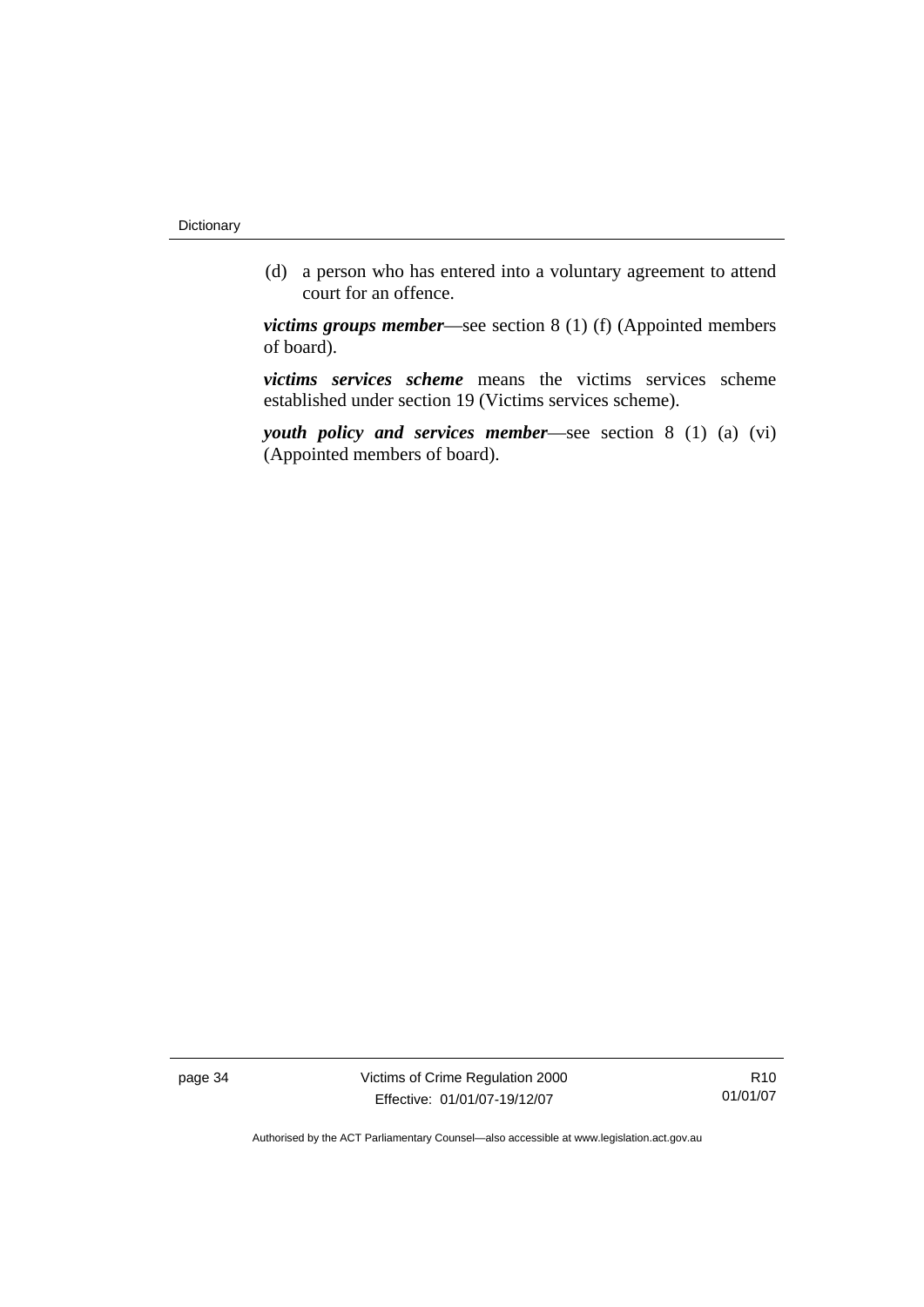#### <span id="page-40-0"></span>**Endnotes**

#### **1 About the endnotes**

Amending and modifying laws are annotated in the legislation history and the amendment history. Current modifications are not included in the republished law but are set out in the endnotes.

Not all editorial amendments made under the *Legislation Act 2001*, part 11.3 are annotated in the amendment history. Full details of any amendments can be obtained from the Parliamentary Counsel's Office.

Uncommenced amending laws and expiries are listed in the legislation history and the amendment history. These details are underlined. Uncommenced provisions and amendments are not included in the republished law but are set out in the last endnote.

If all the provisions of the law have been renumbered, a table of renumbered provisions gives details of previous and current numbering.

The endnotes also include a table of earlier republications.

| $am = amended$                               | $ord = ordinance$                         |
|----------------------------------------------|-------------------------------------------|
| $amdt = amendment$                           | $orig = original$                         |
| $ch = chapter$                               | $par = paragraph/subparagraph$            |
| $def = definition$                           | $pres = present$                          |
| $dict = dictionary$                          | $prev = previous$                         |
| $disallowed = disallowed by the Legislative$ | $(\text{prev}) = \text{previously}$       |
| Assembly                                     | $pt = part$                               |
| $div = division$                             | $r = rule/subrule$                        |
| $exp = expires/expired$                      | $remum = renumbered$                      |
| $Gaz = gazette$                              | $reloc = relocated$                       |
| $hdg =$ heading                              | $R[X]$ = Republication No                 |
| $IA = Interpretation Act 1967$               | $RI = reissue$                            |
| $ins = inserted/added$                       | $s = section/subsection$                  |
| $LA =$ Legislation Act 2001                  | $sch = schedule$                          |
| $LR =$ legislation register                  | $sdiv = subdivision$                      |
| $LRA =$ Legislation (Republication) Act 1996 | $sub =$ substituted                       |
| $mod = modified/modification$                | SL = Subordinate Law                      |
| $o = order$                                  | underlining = whole or part not commenced |
| $om = omitted/repealed$                      | or to be expired                          |
|                                              |                                           |

#### **2 Abbreviation key**

R10 01/01/07 Victims of Crime Regulation 2000 Effective: 01/01/07-19/12/07

page 35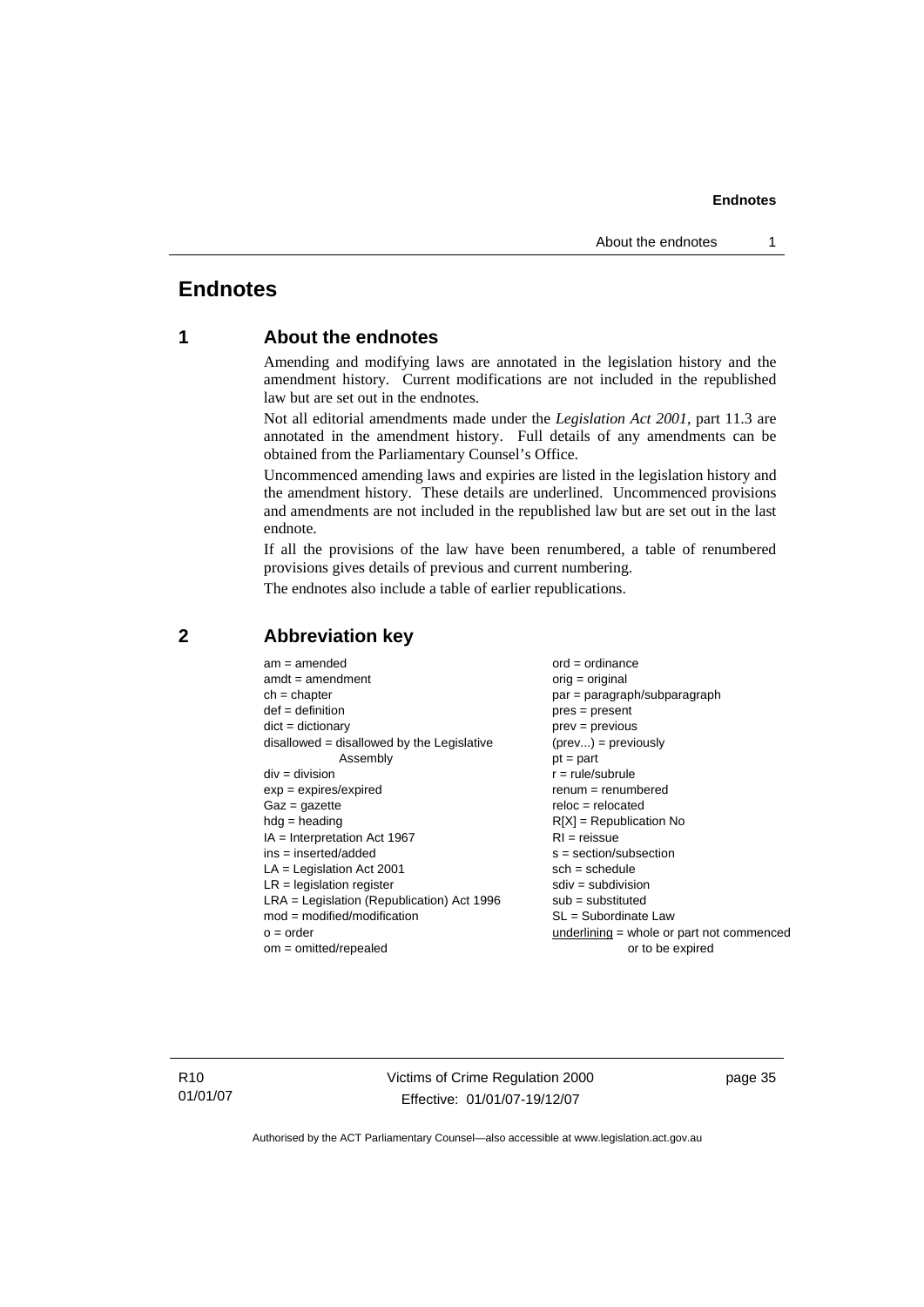<span id="page-41-0"></span>

| 3 | Legislation history |  |
|---|---------------------|--|
|---|---------------------|--|

#### **3 Legislation history**

This regulation was originally the *Victims of Crime Regulations 2000*. It was renamed under the *Legislation Act 2001*.

#### **Victims of Crime Regulation 2000 No 51**  notified 14 December 2000 (Gaz 2000 No 50) s 1, s 2 commenced 14 December 2000 (IA s 10B) remainder commenced 1 January 2001 (s 2) as amended by **Legislation (Consequential Amendments) Act 2001 No 44 pt 408**  notified 26 July 2001 (Gaz 2001 No 30) s 1, s 2 commenced 26 July 2001 (IA s 10B) pt 408 commenced 12 September 2001 (s 2 and see Gaz 2001 No S65) **Statute Law Amendment Act 2001 (No 2) 2001 No 56 pt 3.53**  notified 5 September 2001 (Gaz 2001 No S65) pt 3.53 commenced 5 September 2001 (s 2 (1)) **Health and Community Care Services (Repeal and Consequential Amendments) Act 2002 No 47 pt 1.4**  notified LR 20 December 2002 s 1, s 2 commenced 20 December 2002 (LA s 75 (1)) pt 1.4 commences 5pm 31 December 2002 (s 2) **Victims of Crime Amendment Regulations 2002 (No 1) SL2002-40**  notified LR 20 December 2002 s 1, s 2 commenced 20 December 2002 (LA s 75 (1)) remainder commenced 21 December 2002 (s 2) **Statute Law Amendment Act 2003 A2003-41 sch 3 pt 3.22**  notified LR 11 September 2003

s 1, s 2 commenced 11 September 2003 (LA s 75 (1)) sch 3 pt 3.22 commenced 9 October 2003 (s 2 (1))

R10 01/01/07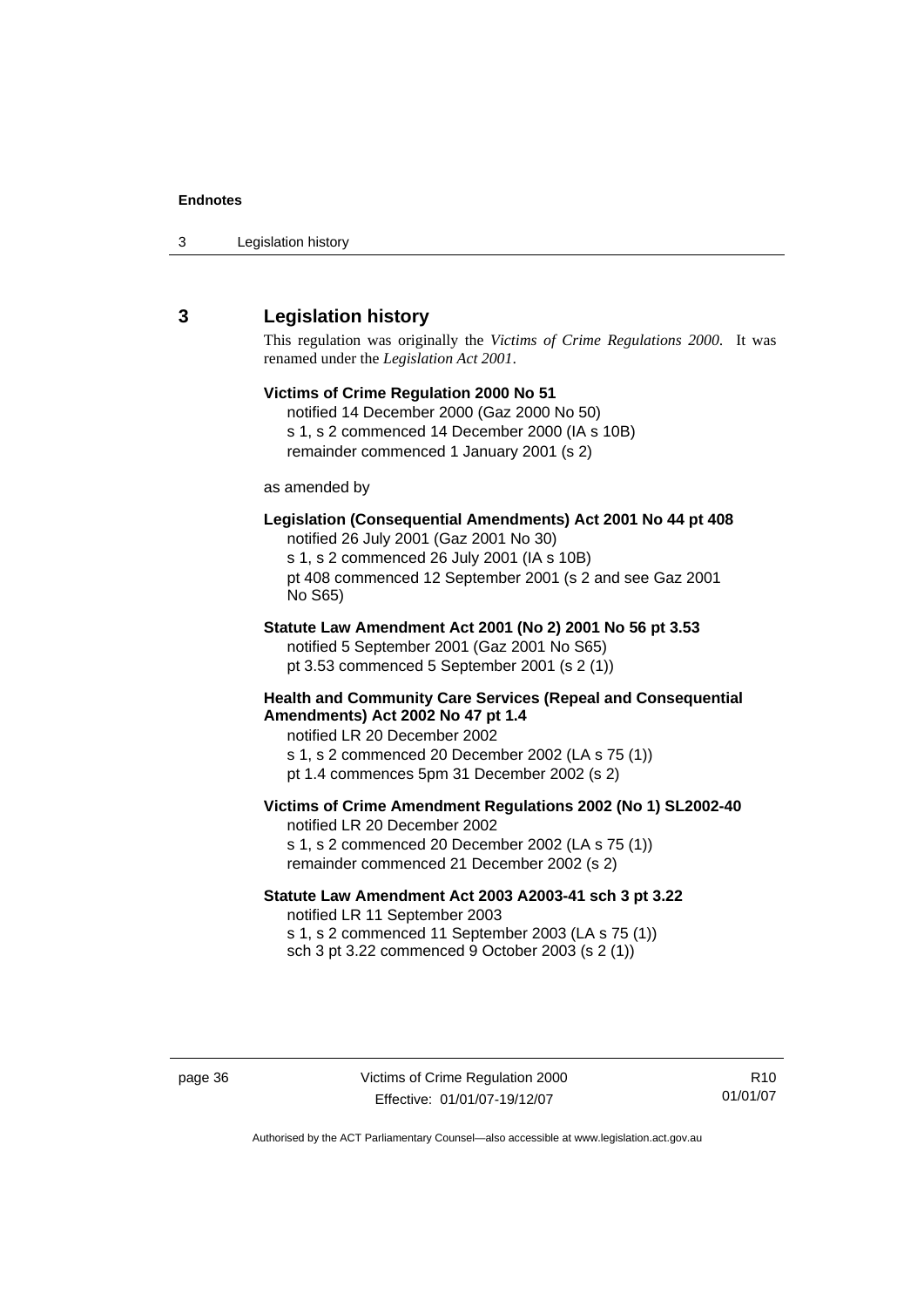#### <span id="page-42-0"></span>**Statute Law Amendment Act 2003 (No 2) A2003-56 sch 3 pt 3.29**

notified LR 5 December 2003

s 1, s 2 commenced 5 December 2003 (LA s 75 (1)) sch 3 pt 3.29 commenced 19 December 2003 (s 2)

#### **Health Professionals Legislation Amendment Act 2004 A2004-39 sch 1 pt 1.9**

notified LR 8 July 2004

s 1, s 2 commenced 8 July 2004 (LA s 75 (1))

sch 1 pt 1.9 commenced 7 July 2005 (s 2 and see Health Professionals Act 2004 A2004-38, s 2 and CN2005-11)

#### **Human Rights Commission Legislation Amendment Act 2005 A2005-41 sch 1 pt 1.14 (as am by A2006-3 amdt 1.3)**

notified LR 1 September 2005 s 1, s 2 commenced 1 September 2005 (LA s 75 (1))

sch 1 pt 1.14 commenced 1 November 2006 (s 2 (3) (as am by A2006-3 amdt 1.3) and see Human Rights Commission Act 2005 A2005-40, s 2 (as am by A2006-3 s 4) and CN2006-21)

#### **Human Rights Commission Legislation Amendment Act 2006 A2006-3 amdt 1.3**

notified LR 22 February 2006

s 1, s 2 commenced 22 February 2006 (LA s 75 (1))

amdt 1.3 commenced 23 February 2006 (s 2)

*Note* This Act only amends the Human Rights Commission Legislation Amendment Act 2005 A2005-41

#### **Victims of Crime Amendment Regulation 2006 (No 1) SL2006-61**

notified LR 21 December 2006 s 1, s 2 commenced 21 December 2006 (LA s 75 (1)) remainder commenced 1 January 2007 (s 2)

#### **4 Amendment history**

| Name of regulation<br>am $R7LA$<br>$\mathbf{s}$ 1 |                               |  |  |
|---------------------------------------------------|-------------------------------|--|--|
| Commencement<br>S <sub>2</sub>                    | om Act 2001 No 44 amdt 1.4234 |  |  |
| <b>Dictionary</b><br>$\mathbf{s}$ 3               | am Act 2001 No 44 amdt 1.4235 |  |  |

R10 01/01/07 Victims of Crime Regulation 2000 Effective: 01/01/07-19/12/07

page 37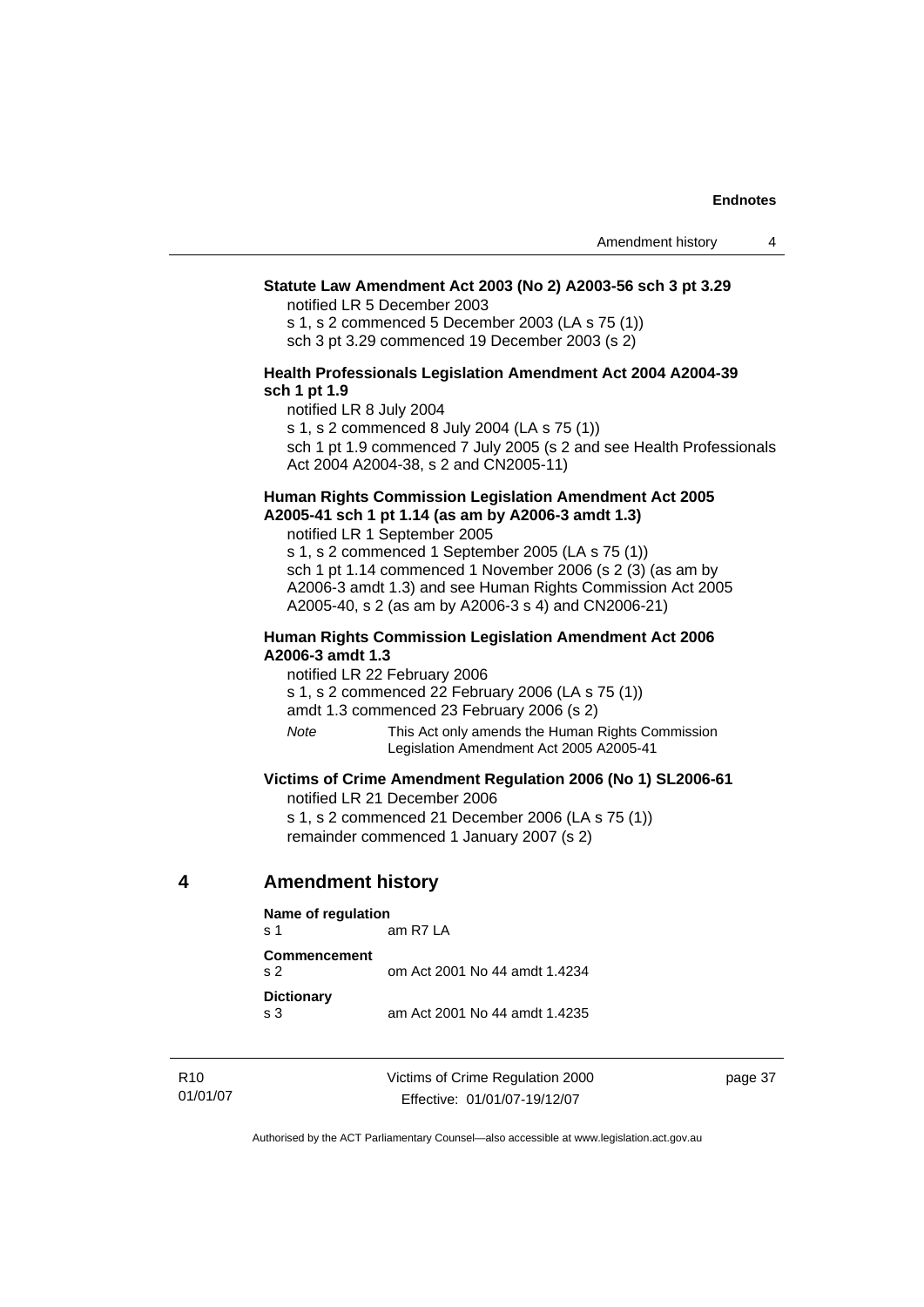4 Amendment history

| <b>Notes</b><br>s <sub>4</sub>                   | am Act 2001 No 44 amdt 1.4236                                                                                                 |
|--------------------------------------------------|-------------------------------------------------------------------------------------------------------------------------------|
| <b>Functions</b><br>s 6                          | am 2002 No 40 s 4; pars renum R3 LA (see 2002 No 40 s 5)                                                                      |
| <b>Membership of board</b><br>s 7                | am A2003-41 amdt 3.489                                                                                                        |
| Appointed members of board<br>s 8                | am Act 2001 No 44 amdt 1.4237, amdt 1.4238; 2002 No 40<br>s 6; A2003-41 amdt 3.490, amdt 3.491; A2003-56 amdt 3.279           |
| <b>Duration of appointment</b><br>s 11           | am Act 2001 No 44 amdt 1.4238; 2002 No 40 s 7; A2003-41<br>amdt 3.492                                                         |
| s 12                                             | Term of appointment to be included in instrument of appointment etc<br>om A2003-41 amdt 3.493                                 |
| Responsible service agency<br>s 21               | am Act 2002 No 47 amdt 1.33; SL2006-61 s 4                                                                                    |
| s 24                                             | Eligible victims under the victims services scheme<br>am A2003-41 amdt 3.494                                                  |
| How contact hours are provided<br>s 37           | am A2003-41 amdt 3.495                                                                                                        |
| <b>Suspension of approval</b><br>s <sub>42</sub> | am A2005-41 amdt 1.127, amdt 1.128                                                                                            |
| <b>Cancellation of approval</b><br>s 43          | am 2002 No 40 s 8; pars renum R3 LA (see 2002 No 40 s 9)                                                                      |
| <b>Annual reporting authority</b><br>s 49        | am 2002 No 40 s 10                                                                                                            |
| s 50                                             | Determination of fees for services provided by approved service providers<br>sub Act 2001 No 44 amdt 1.4239                   |
| <b>Approved forms</b><br>s 51                    | sub Act 2001 No 44 amdt 1.4239<br>am A2003-41 amdt 3.496                                                                      |
| <b>Modification of regulation</b><br>pt 5 hdg    | exp 1 July 2001 (s 57)<br>ins A2004-39 amdt 1.40<br>exp on the day the Health Professionals Act 2004, s 136<br>expires (s 55) |

page 38 Victims of Crime Regulation 2000 Effective: 01/01/07-19/12/07

R10 01/01/07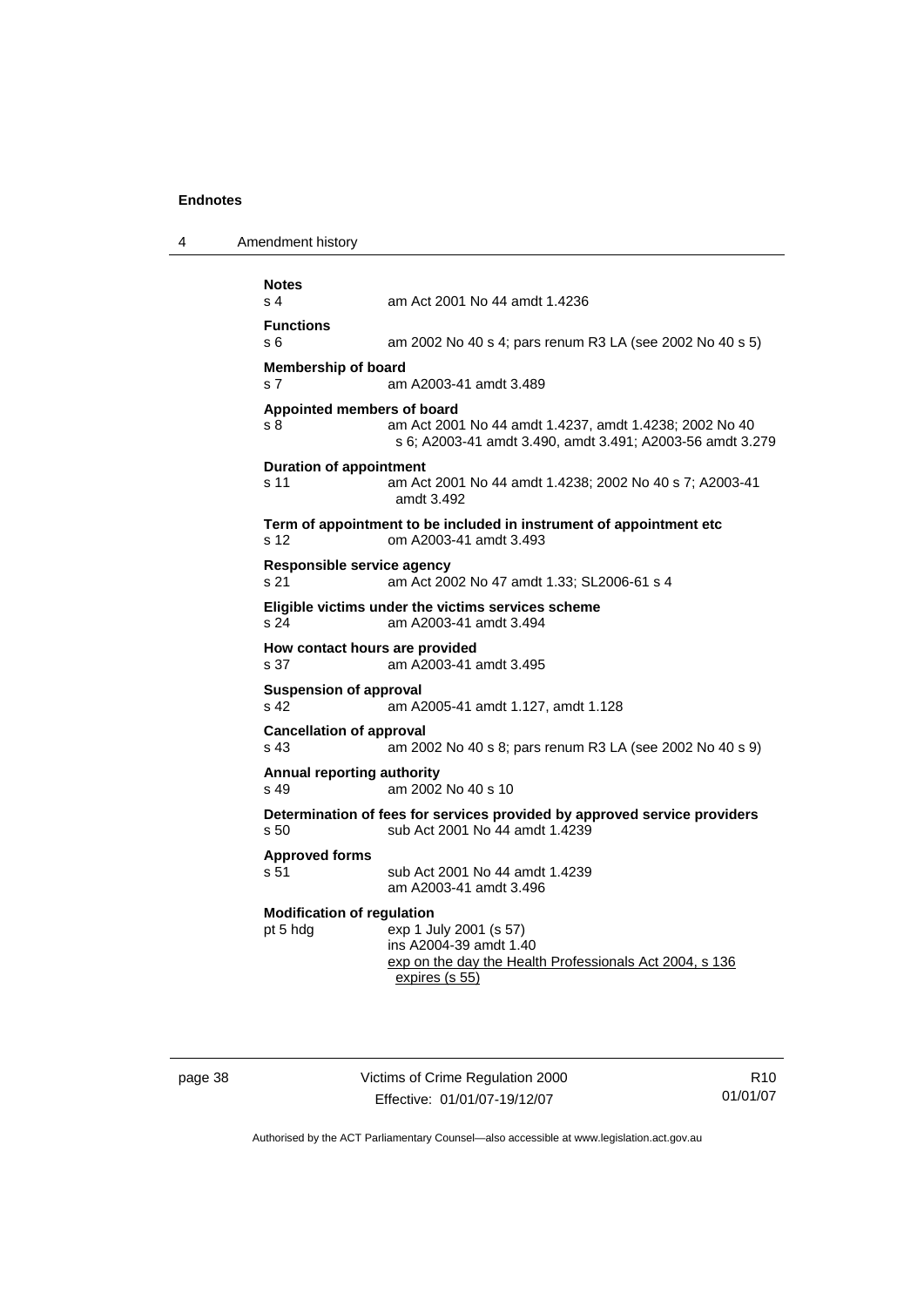| <b>Application of pt 5</b><br>s 52   | exp 1 July 2001 (s 57)<br>ins A2004-39 amdt 1.40<br>exp on the day the Health Professionals Act 2004, s 136<br>expires (s 55)                                                                                                                                                                                                                                                                                                                                                                                    |
|--------------------------------------|------------------------------------------------------------------------------------------------------------------------------------------------------------------------------------------------------------------------------------------------------------------------------------------------------------------------------------------------------------------------------------------------------------------------------------------------------------------------------------------------------------------|
| s 53                                 | Dictionary, definition of health professional<br>om R1 (LRA)<br>ins A2004-39 amdt 1.40<br>exp on the day the Health Professionals Act 2004, s 136<br>expires (s 55)                                                                                                                                                                                                                                                                                                                                              |
| s 54                                 | Dictionary, definition of psychologist<br>exp 1 July 2001 (s 57)<br>ins A2004-39 amdt 1.40<br>exp on the day the Health Professionals Act 2004, s 136<br>expires (s 55)                                                                                                                                                                                                                                                                                                                                          |
| Expiry of pt 5<br>s 55               | exp 1 July 2001 (s 57)<br>ins A2004-39 amdt 1.40<br>exp on the day the Health Professionals Act 2004, s 136<br>expires (s 55)                                                                                                                                                                                                                                                                                                                                                                                    |
| <b>Existing entitlements</b><br>s 56 | exp 1 July 2001 (s 57)                                                                                                                                                                                                                                                                                                                                                                                                                                                                                           |
| <b>Expiration of pt 5</b><br>s 57    | exp 1 July 2001 (s 57)                                                                                                                                                                                                                                                                                                                                                                                                                                                                                           |
| <b>Dictionary</b><br>dict            | am A2003-41 amdt 3.497; A2005-41 amdt 1.129, amdt 1.130<br>def community support member ins 2002 No 40 s 11<br>def <i>harm</i> om A2003-41 amdt 3.498<br>def health member om 2002 No 40 s 12<br>def health professional sub A2004-39 amdt 1.41<br>def health professions Act om A2004-39 amdt 1.41<br>def <i>psychologist</i> sub A2004-39 amdt 1.42<br>def <i>the Act</i> om Act 2001 No 56 amdt 3.892<br>def <i>victim</i> om A2003-41 amdt 3.499<br>def youth policy and services member ins 2002 No 40 s 11 |

R10 01/01/07 Victims of Crime Regulation 2000 Effective: 01/01/07-19/12/07

page 39